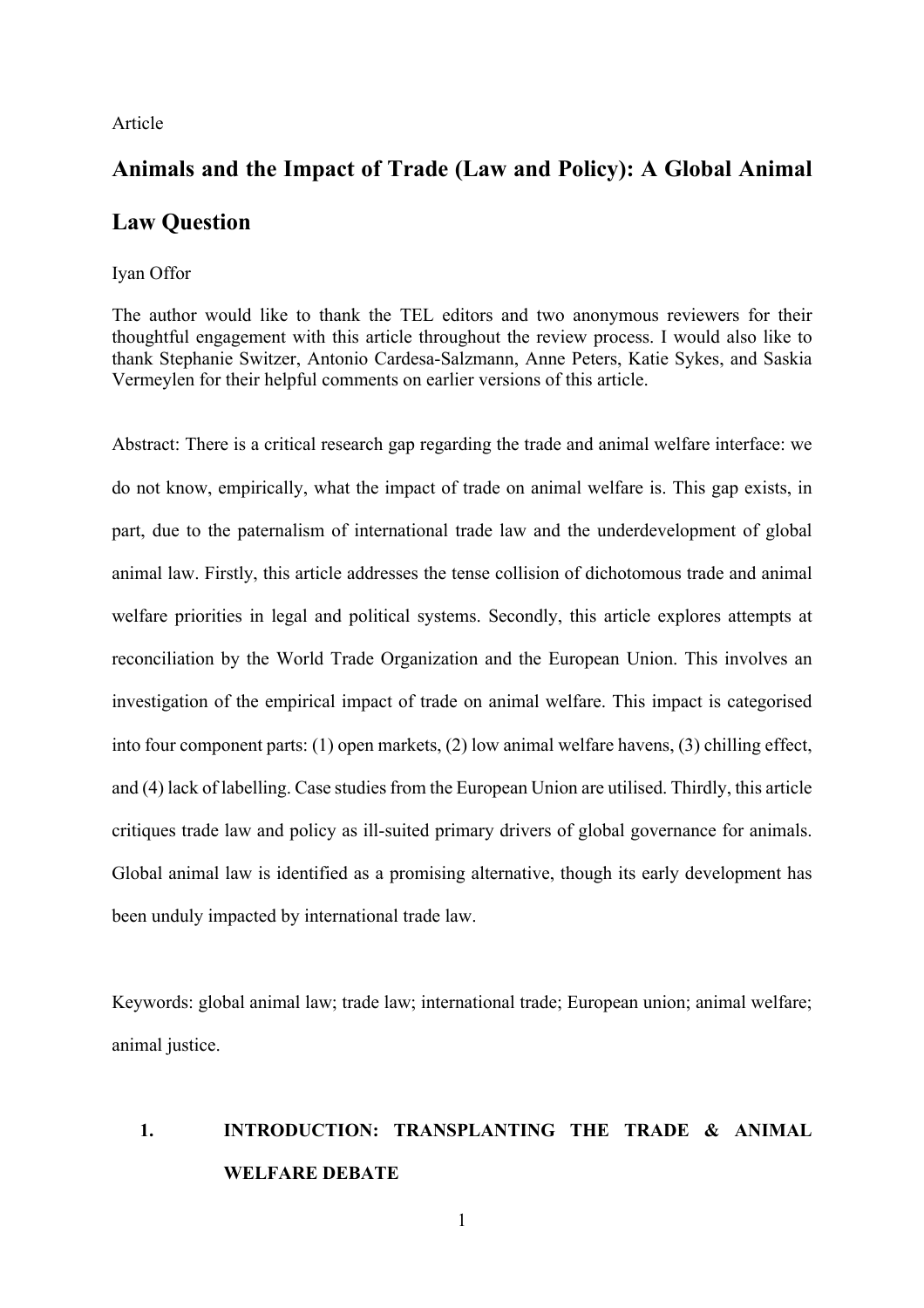To genuinely engage with a new frontier of justice, for animals or otherwise, requires what bell hooks calls a "radical openness" of mind, of being able to receive new, different, and challenging ideas from a space of learning, teaching, and humility.<sup>1</sup>

The frontier of justice for animals is in great need of radical openness to address the impact of trade law and policy on animal welfare. Instead of demonstrating radical openness, trade law and policy is paternalistic toward animals. This means it propagates law *about* animals rather than law *for* animals. It fails to respect and reflect animals' senses of what is in their best interest.2 Trade law's paternalism partly stems from the disparity between liberal trade ideology and the normative and ethical underpinnings of the animal liberation movement. Trade law's paternalism also results from the failure of global animal law to establish itself as an effective counter-discourse: it has been deeply infiltrated by trade law's linkage debate.

Radical openness is increasingly lacking amongst commentators to the trade and animal welfare interface. Thus, a critical gap in the research remains: we do not know, empirically, what the impact of trade on animal welfare is. Researchers are increasingly complacent regarding the heavy hand of international trade law in global governance for animals. They are not asking fundamental empirical and critical questions regarding the impact of trade. Therefore, insufficient critique is launched against policymakers in Europe who prove consistently comfortable with prioritizing trade objectives over animal welfare protection. A radical openness is needed which can be facilitated by transplanting the trade and animal welfare debate from the fringes of the trade linkage debate to the core of the emerging academic discourse on global animal law.<sup>3</sup>

<sup>&</sup>lt;sup>1</sup> M. Deckha, 'Animal Justice, Cultural Justice: A Posthumanist Response to Cultural Rights in Animals' (2007) 2 *Journal of Animal Law & Ethics,* pp. 189-230, at 198, citing B. Hooks, *Teaching Community: A Pedagogy of Hope* (Routledge, 2003), p. 48.

<sup>2</sup> T. Regan, *The Case for Animal Rights* (University of California Press, 2004), pp. 104-5.

<sup>3</sup> A. Peters, 'Global Animal Law: What It Is and Why We Need It' (2016) 5(1) *Transnational Environmental Law*, pp. 9-23, at 17; and A. Peters, 'Liberté, Égalité, Animalité: Human-Animal Comparisons in Law' (2016) 5(1) *Transnational Environmental Law*, pp. 25-53.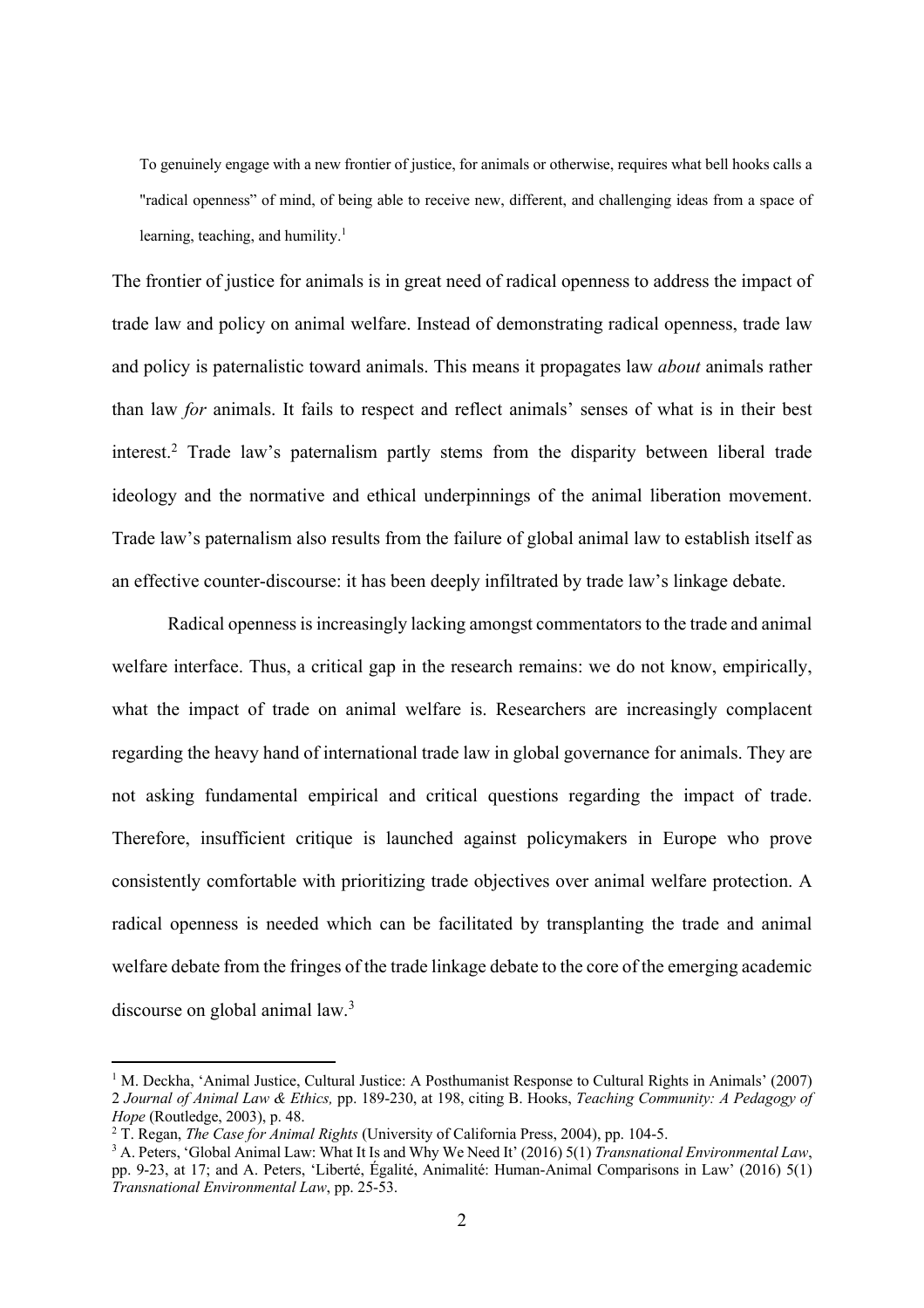This article addresses the paternalism of trade law and policy towards animals in three parts. Firstly, it sets out the tense collision between dichotomous trade and animal welfare priorities in legal and political systems. This involves an analysis of the linkage debate and the effects of normative divergence between trade liberators and animal liberators.

Secondly, this article elucidates the roles of the World Trade Organization (WTO) and the European Union (EU) in structuring attempts toward the reconciliation of these competing objectives. This section uses empirical research to reveal the continued dominance of trade in European policymaking and its negative impact on animal welfare. Although the impact of trade on animal welfare has amassed some attention from academics and practitioners,<sup>4</sup> the existing literature typically speculates about potential impacts of trade upon animal welfare without investigating this quantitatively.<sup>5</sup> This article fills a crucial research gap and identifies four component parts to the impact of trade on animal welfare.

Thirdly, this article reflects on the dominance of trade objectives by critically analyzing the role of trade law and policy as a central driver of global animal law. It situates itself within the global animal law academic space whilst also critiquing that discourse for its complacency regarding and adoption of trade-centric presumptions and practices. This section concludes that research on the impact of trade has been restricted by the force of trade law and its associated research tradition, and that precise empirical research is difficult to conduct because of

<sup>4</sup> C. Fisher, 'Getting Animal Welfare on to the World Trade Agenda', in R.H. Pedler (ed.), *European Union Lobbying: Changes in the Arena* (Palgrave Macmillan, 2002), pp. 155-75; R. Howse & J. Langille, 'Permitting Pluralism: The Seal Products Dispute and Why the WTO Should Accept Trade Restrictions Justified by Noninstrumental Moral Values' (2011) 37(2) *Yale Journal of International Law,* pp. 367-432; and K. Sykes, 'Sealing Animal Welfare into the GATT Exceptions: The International Dimension of Animal Welfare in WTO Disputes' (2014) 13(3) *World Trade Review,* pp. 471-98.

<sup>5</sup> E.g., L. Bollard, 'Global Approaches to Regulating Farm Animal Welfare', in G. Steier & K. Patel (eds), *International Farm Animal, Wildlife and Food Safety Law* (Springer, 2017), pp. 83-109, at 99; A. Lurie & M. Kalinina, 'Protecting Animals in International Trade: A Study of the Recent Successes at the WTO and in Free Trade Agreements' (2015) 30(3) *American University International Law Review,* pp. 431-87, at 433; and Peters, 'Global Animal Law', n. 3 above, p. 17. For a rare exception, see: E. Strader, 'The Future of Horse Slaughter: What Is Best' (2013) 15(2) *Oregon Review of International Law,* pp. 293-314.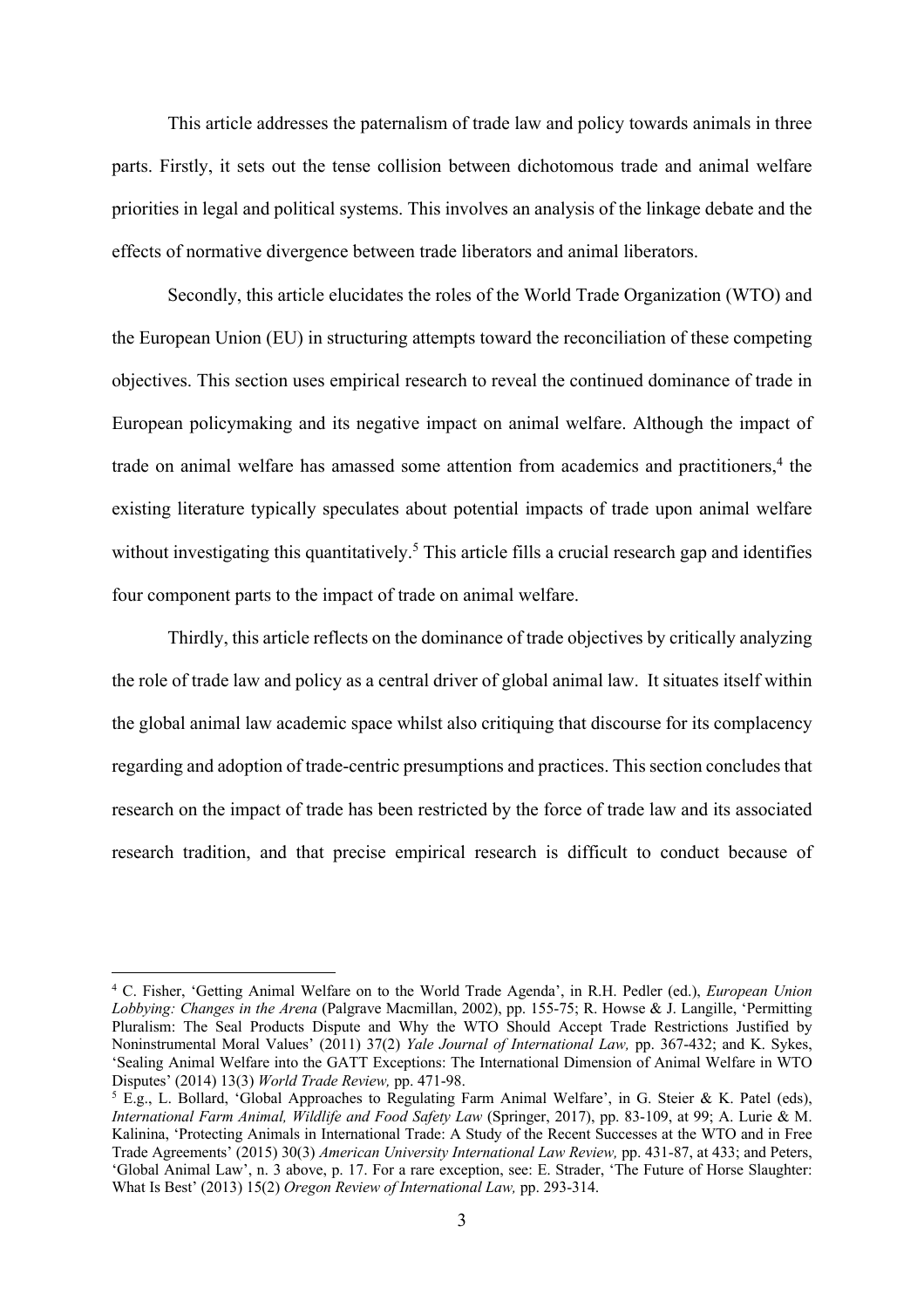limitations in the trade data, owing to the paternalism inherent in trade policy practices. This article aims to inspire radically open research on the impact of trade on animal welfare.

# **2. TENSIONS AND COLLIDING PRIORITIES IN TRADE AND ANIMAL WELFARE**

#### **2.1 Trade and Animals: Bridging the Dichotomy**

The practice of trading animals and their products has a deep-rooted history beginning with the export of wool from Crete to Egypt in 2000 to 1500 BC.<sup>6</sup> Animal trade has significantly benefited humankind, enabling us to evolve from hunter-gatherers to settled agriculturalists.<sup>7</sup> However, just like animal agriculture, the exploitative dynamic of animal trade has evolved through periods of war, colonization, and industrialization, becoming increasingly harmful over time. <sup>8</sup> Ancient donkey-trodden trading routes are now found buried beneath modern road infrastructure or serve as hiking trails. The modern vision of trade in animal products is, instead, one of shipping containers filled with leather or seal skin, refrigerated trucks transporting chilled meat cuts, and lorries carrying live animals across borders to slaughter.

Trade in intensively farmed meat, dairy and fish is particularly troubling due to its volume and the suffering it forces upon animals.<sup>9</sup> Live sheep shipped for slaughter from Australia to Southeast Asia and the middle east regularly perish from heat stress.<sup>10</sup> Scottish salmon exports reached a record high in 201811 despite recent reports on the industry's negative

<sup>9</sup> R. Harrison, *Animal Machines: The New Factory Farming Industry* (Vincent Stuart Publishers Ltd, 1964).

<sup>6</sup> C.J.C. Phillips, *The Animal Trade: Evolution, Ethics and Implications* (CABI Publishing, 2015), p. 2.

<sup>7</sup> Ibid, p. 1.

<sup>8</sup> Ibid.

<sup>10</sup> C. Wahlquist, 'RSPCA Accusses Government of Backflip on Welfare for Live Exports from Australia', *The Guardian*, 28 Sept. 2019, available at: https://www.theguardian.com/australia-news/2019/sep/28/rspca-accusesgovernment-of-backflip-on-welfare-for-live-exports-from-australia.

<sup>&</sup>lt;sup>11</sup> 'Salmon exports reach record £600M', *Scottish Salmon Producers Organisation*, 9 Feb. 2018, available at: http://scottishsalmon.co.uk/salmon-exports-reach-record-600m/.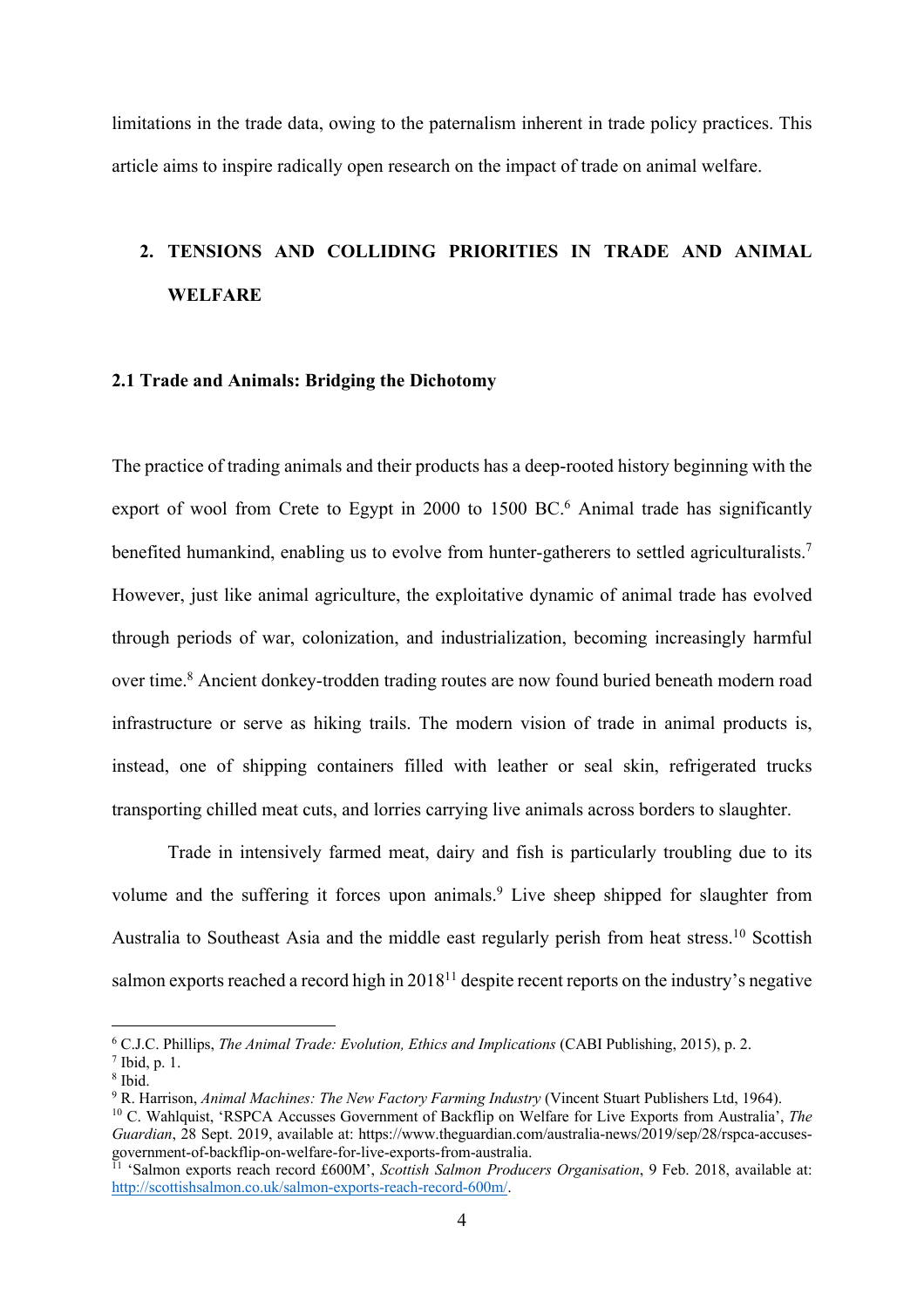impacts on animal welfare. <sup>12</sup> Ukraine has developed a battery cage egg industry for export to the EU, undermining the objectives of the EU's domestic ban on battery cage egg farming.<sup>13</sup>

Trading animals and their products is inherently exploitative in that it treats animals as property.<sup>14</sup> The practices associated with modern animal trade resemble the western factory farming model which is regarded by many animal liberationists as a vampiric, dystopian nightmare. <sup>15</sup> Despite this, trade in animal products continues to grow. Extra-EU trade in animal products almost doubled in the last decade, amounting to over 65 billion euros in 2015 (about 1.9% of all extra-EU trade).16

This reveals the overwhelmingly economic objectives of the actors involved and the great disparity between the objectives of free trade proponents and animal liberators. Trade in animal products occurs, regardless of the impact on animals, because imported products are cheaper, of better quality, or more readily available than comparable domestic products.17 This is reflective of the liberal ideology upon which international trade is based: it aims at achieving economic efficiency so as to improve economic growth for states, incomes for individuals, employment rates, and standards of living.<sup>18</sup>

<sup>&</sup>lt;sup>12</sup> R. Edwards, 'Horror photos of farmed salmon spark legal threat', *The Ferret*, 27 Jun. 2018, available at: https://theferret.scot/pictures-diseases-farmed-fish/.

 $13$  See below at 3.4.

<sup>&</sup>lt;sup>14</sup> G.L. Francione, *Rain without Thunder: The Ideology of the Animal Rights Movement* (Temple University Press, 1996), pp. 3 et seq.

<sup>15</sup> See storied accounts of animal suffering in P. Singer, *Animal Liberation: Towards an End to Man's Inhumanity to Animals* (Jonathan Cape Ltd, 1976); Regan, n. 2 above; and J. Safran Foer, *Eating Animals* (Little, Brown and Company, 2009). On the value of emotional response, see J. Donovan & C.J. Adams (eds), *The Feminist Care Tradition in Animal Ethics* (Columbia University Press, 2007).

<sup>16</sup> Data sourced from Eurostat, 'International trade in goods – detailed data', available at: http://ec.europa.eu/eurostat/data/database.

 $17 \text{ Most commonly explained by reference to varying opportunity cost, division of labour and specialization as}$ posited by David Ricardo's theory of comparative advantage: D. Ricardo, *The Principles of Political Economy and Taxation* (John Murray, 1817).

<sup>18</sup> P. Van den Bossche & W. Zdouc (eds), *The Law and Policy of the World Trade Organization: Text, Cases and Materials*, 4<sup>th</sup> edn. (Cambridge University Press 2017), at ch. 1.2. For the history of liberal and neo-liberal thought, see R.S. Turner, 'The "rebirth of liberalism": The origins of neo-liberal ideology' (2007) 12(1) *Journal of Political Ideologies,* pp. 67-83.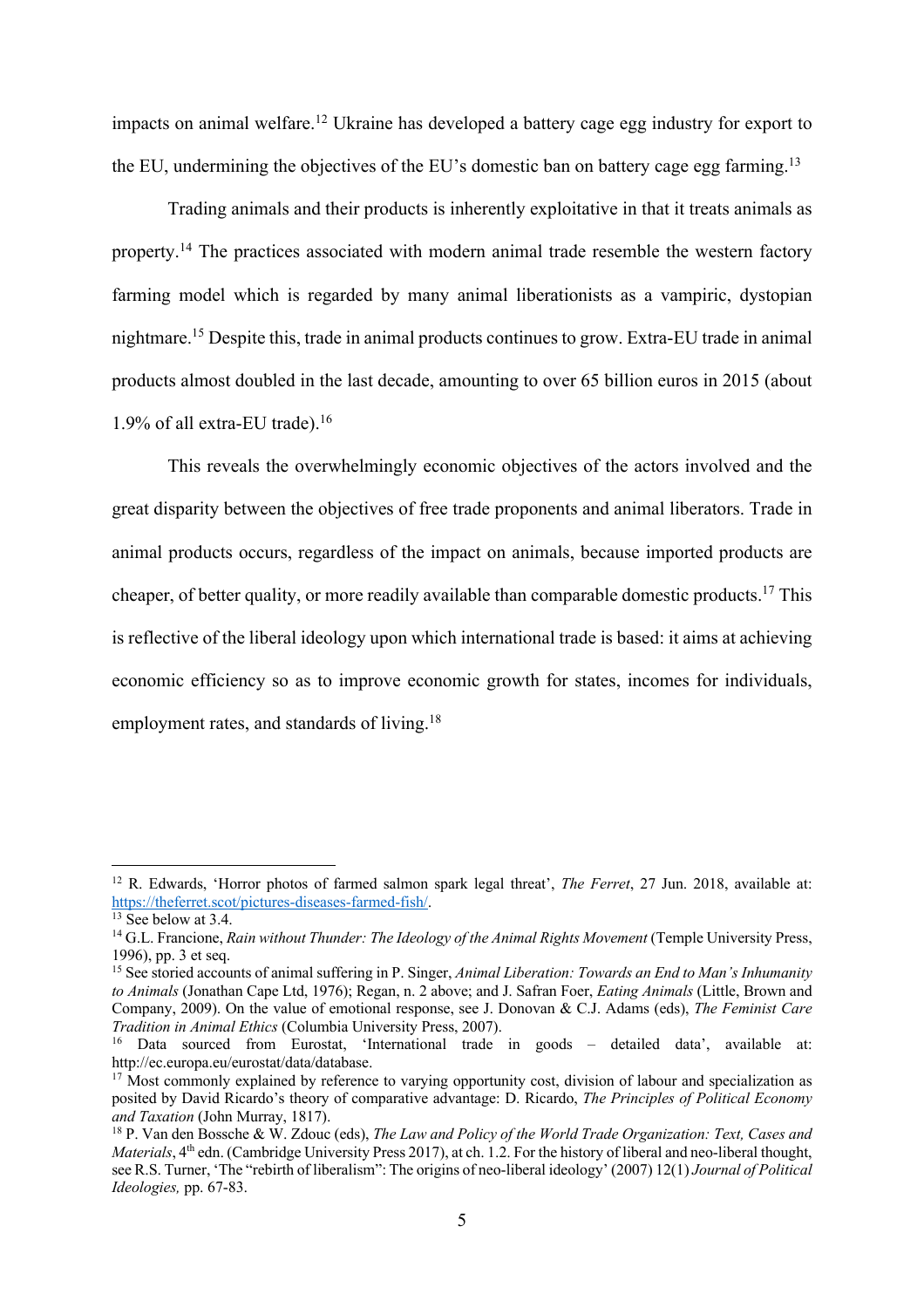The liberal values and ideologies underpinning trade in animal products is far removed from the posthumanist<sup>19</sup>, feminist,<sup>20</sup> rights-based,<sup>21</sup> and welfarist<sup>22</sup> ethics that are deployed by animal liberationists to promote the protection of animals in society, in policy, and in law. The gulf between the two is widest when the animal liberationists are critical researchers and abolitionist activists.23 Their ideologies are fundamentally incompatible with the liberal ideology that supports animal trade. The gulf narrows in the case of policy-oriented animal welfare non-governmental organizations (NGOs) which typically curtail abolitionist leanings in order to promote concrete policy changes in the short to medium term.24

Moderate lawmakers and policy officials working on animal welfare have an even greater likelihood of peacefully coexisting with liberal trade ideology. Animal protection in law typically relies upon a welfarist balancing act between human and animal interests in order to protect animals from unnecessary suffering.<sup>25</sup> This is how the EU has attempted to bridge the divergence between animal interests and liberal or free trade ideology.26 However, generally speaking, free trade has been conceptually separated from and prioritized over so called 'non-trade concerns' such as animal welfare.

### **2.2. Prioritizing Free Trade over Trade Impact Concerns**

<sup>19</sup> Donna Haraway is a leader here. See D.J. Haraway, *When Species Meet* (University of Minnesota Press, 2008); and D.J. Haraway, *The Companion Species Manifesto: Dogs, People, and Significant Otherness* (Prickly Paradigm Press, 2003)

<sup>&</sup>lt;sup>20</sup> Donovan and Adams, n. 15 above is central. For a modern intersectional take, see M. Deckha, 'Toward a Postcolonial, Posthumanist Feminist Theory: Centralizing Race and Culture in Feminist Work on Nonhuman Animals' (2012) 27(3) *Hypatia*, pp. 527-45.

<sup>21</sup> E.g. Regan, n. 2 above; G.L. Francione, *Animals as Persons* (Columbia University Press, 2008); S.M. Wise, *Rattling the cage: towards legal rights for animals* (Profile, 2000).

 $22$  Singer, n. 15 above is central. For modern commentary, see S.P. McCulloch, 'On the Virtue of Solidarity: Animal Rights, Animal Welfarism and Animals' Rights to Wellbeing' (2012) *Journal of Animal Welfare,* pp. 5- 15.

 $23$  Francione, n. 21 above, p. 150.

<sup>24</sup> E.g., Eurogroup for Animals, 'Model Animal Welfare Provisions for EU Trade Agreements', 2017, available at: http://www.eurogroupforanimals.org/wp-content/uploads/E4A-MAWP\_Report-screen.pdf. 25 R. Garner, *Animals, Politics and Morality,* 2nd edn (Manchester University Press, 2004), pp. 85-6.

 $26$  See 3.1 below.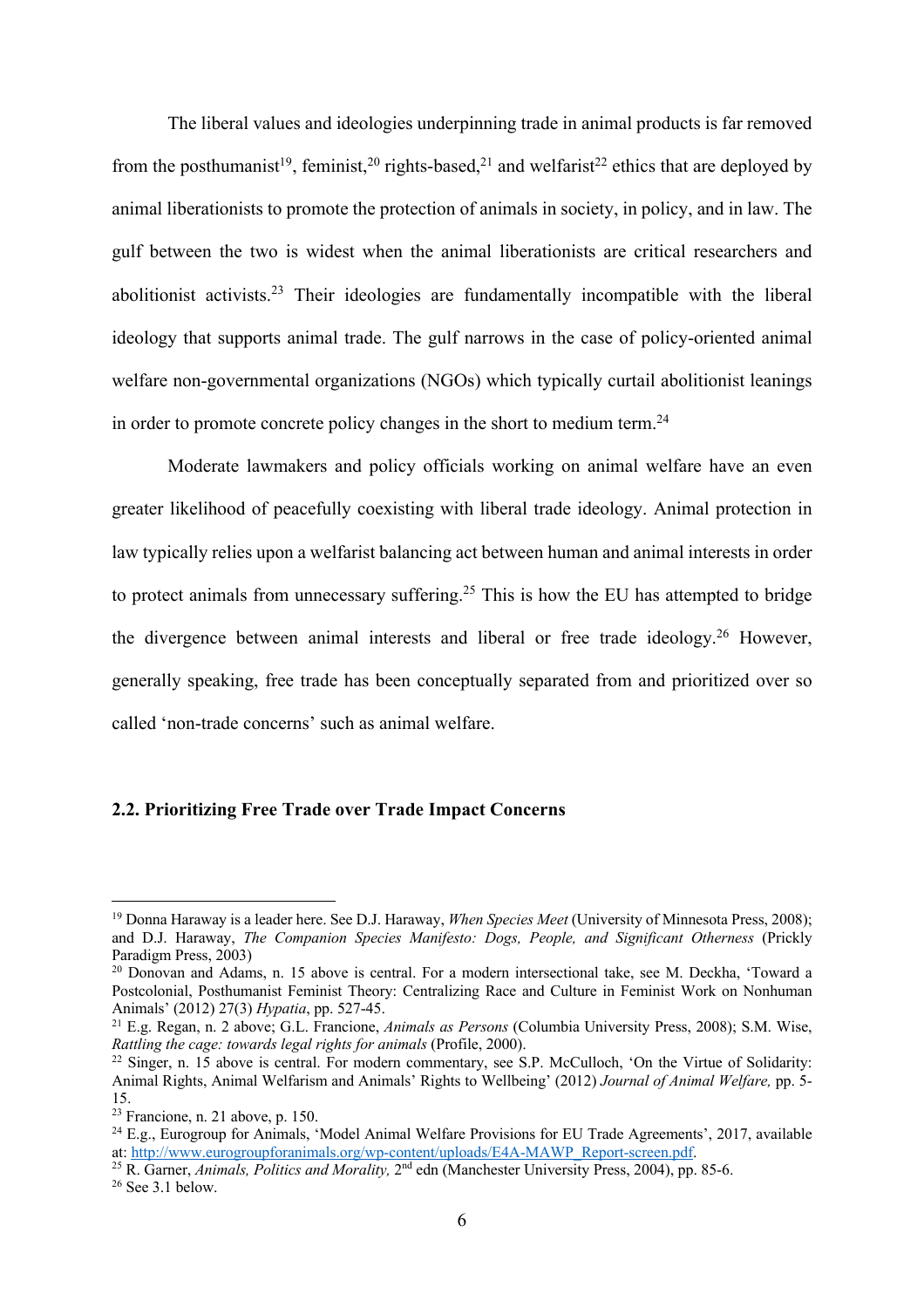The linkage debate is a conceptual battleground where the notion of free (or liberal) trade (described as the 'normative justification for the WTO' $)^{27}$  and the WTO's treatment of socalled 'non-trade concerns' (primarily environmental and labour concerns) have been dissected and scrutinized. The linkage debate has kept the WTO in check for, at times, providing inadequate regulatory autonomy to its members to enact trade restrictive measures aimed at environmental protection or safeguarding labour rights.<sup>28</sup>

Liberal economic objectives are at the heart of the General Agreement on Tariffs and Trade  $(GATT)^{29}$  - enacted in the 'Bretton Woods'<sup>30</sup> era of trade - and of the WTO.<sup>31</sup> Consequently, the restriction of trade in order to protect, for example, animal welfare, goes against the substantive trade liberalization rules of the WTO. This dichotomy is perpetuated in WTO disputes and in much of the linkage debate literature.<sup>32</sup> This section sets out this dichotomous thinking before outlining a more critical, nuanced approach. This also justifies and frames the empirical research below.

In the first *US – Tuna* case before a GATT panel, a US dolphin-protection measure was found to discriminate against Mexican fishing fleets.<sup>33</sup> The panel dismissed the US conservation objectives, permitting members to pursue 'full use of the world's resources'.34 The GATT panel decision was criticized for failing to give due deference to environmental

<sup>&</sup>lt;sup>27</sup> D.M. Driesen, 'What is Free Trade? The Real Issue Lurking Behind the Trade and Environment Debate' (2001) 41(2) *Virginia Journal of International Law,* pp. 279-368, at 284.

<sup>&</sup>lt;sup>28</sup> For an overview, see M. Gonzalez-Garibay, 'The Trade-Labour and Trade-Environment Linkages: Together or Apart?' (2011) 10(2) *Journal of International Trade Law & Policy,* pp. 165-84.

<sup>&</sup>lt;sup>29</sup> Geneva (Switzerland), 30 Oct. 1947, in force 1 Jan. 1948, available at: http://docsonline.wto.org.

<sup>&</sup>lt;sup>30</sup> The Bretton Woods Agreements of 1944 constituted an important post-war effort to rebuild the international economic system.

<sup>&</sup>lt;sup>31</sup> Marrakesh Agreement Establishing the World Trade Organization, Marrakesh (Morocco), 15 Apr. 1994, in force 1 Jan. 1995, available at: http://docsonline.wto.org, at Preamble, Recital 3.

 $32$  E.g., references to separate 'realms' in D.C. Esty, 'Bridging the Trade-Environment Divide' (2001) 15(3) *Journal of Economic Perspectives,* pp. 113-30, at 126.

<sup>33</sup> *United States – Restrictions on Imports of Tuna*, GATT Panel Report, WTO Doc. WT/DS21, unadopted, 3 Sept. 1991.

<sup>&</sup>lt;sup>34</sup> C.J. Archibald, 'Forbidden by the WTO? Discrimination against a Product When its Creation Causes Harm to the Environment or Animal Welfare' (2008) 48(1) *Natural Resources Journal*, pp. 15-49, at 18.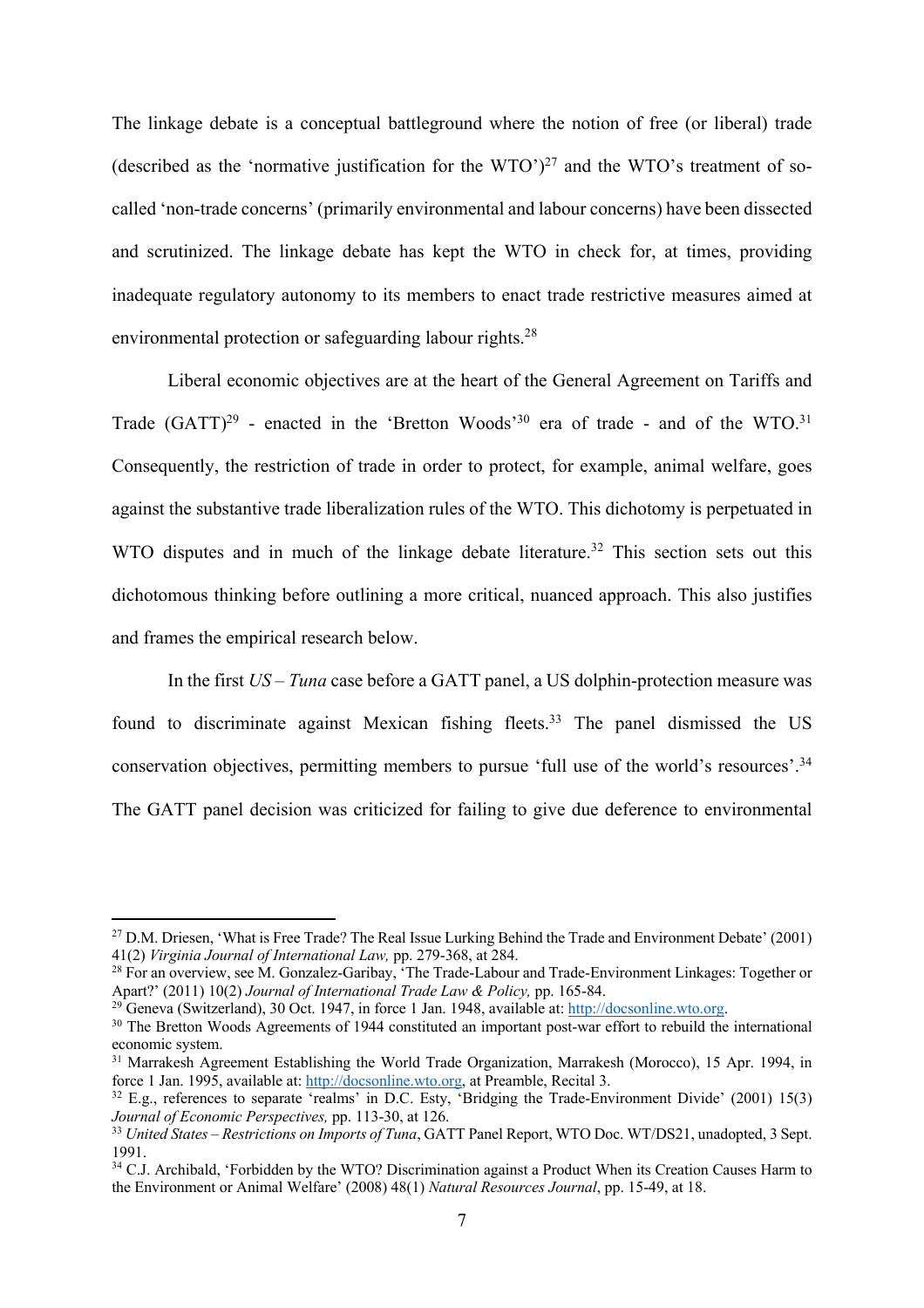objectives and for classifying environment-protecting trade restrictions as extraterritorial measures disallowed by WTO law.35

However, over time a gradual shift has occurred. The WTO now shows more deference to members' objectives regarding trade impact concerns, including the environment and animal welfare.36 *US – Shrimp* diverged from the earlier ruling in *US – Tuna* by stating that extraterritorial measures, which condition market access upon the exporting country adopting a particular policy, is probably a common feature of measures that fall within the scope of the Article XX GATT exceptions. <sup>37</sup> Thus, WTO members are not barred *per se* from restricting trade in order to pursue environmental protection. The *US – Tuna* saga has evolved to permit further space for members' trade restrictions with environmental objectives.<sup>38</sup>

Extensive commentary on these disputes will not be repeated here.<sup>39</sup> In sum, the WTO has come much closer to striking a good balance between liberal free trade objectives and issues such as environmental protection.<sup>40</sup> However, the evolving application of the WTO rules in disputes has revealed the potentially detrimental force of trade law and has given rise to concern amongst academics. <sup>41</sup> This has led to a critique of dichotomous thinking within the linkage debate.

Critical inquiries require asking what it is that 'free trade' is to be free from.<sup>42</sup> The current trade law regime amalgamates three conceptions of free trade: trade free from

<sup>35</sup> S. Harrop & D. Bowles, 'Wildlife Management, the Multilateral Trade Regime, Morals and the Welfare of Animals' (1998) 1(1) *Journal of International Wildlife Law & Policy,* pp. 64-94, at 85-6.

<sup>36</sup> R. Howse, 'The World Trade Organization 20 Years On: Global Governance by Judiciary' (2016) 27(1) *European Journal of International Law,* pp. 9-77, at 36-8.

<sup>37</sup> *United States – Import Prohibition of Certain Shrimp and Shrimp Products*, Appellate Body Report, WTO Doc. WT/DS58/AB/R, 12 Oct. 1998, para. 121.

<sup>&</sup>lt;sup>38</sup> R. Howse, 'Last Week's Tuna II WTO Panel Report: Happy Ending to a Hair-raising Adventure on the High Seas', *International Economic Law and Policy Blog*, 2 Nov. 2017, available at: http://worldtradelaw.typepad.com/ielpblog/2017/11/last-weeks-tuna-ii-wto-panel-reporthappy-ending-to-a-hairraising-adventure-on-the-high-seas-.html.

 $\frac{39}{39}$  Overview and further references in Van den Bossche and Zdouc, n. 18 above, pp. 544-57.

<sup>40</sup> Ibid.

<sup>41</sup> See particularly on the sprawling *US – Tuna* saga: C. Coglianese & A. Sapir, 'Risk and Regulatory Calibration: WTO Compliance Review of the US Dolphin–Safe Tuna Labeling Regime' (2017) 16(2) *World Trade Review,* pp. 327-48, at 336.

 $42$  Driesen, n. 27 above, p. 300.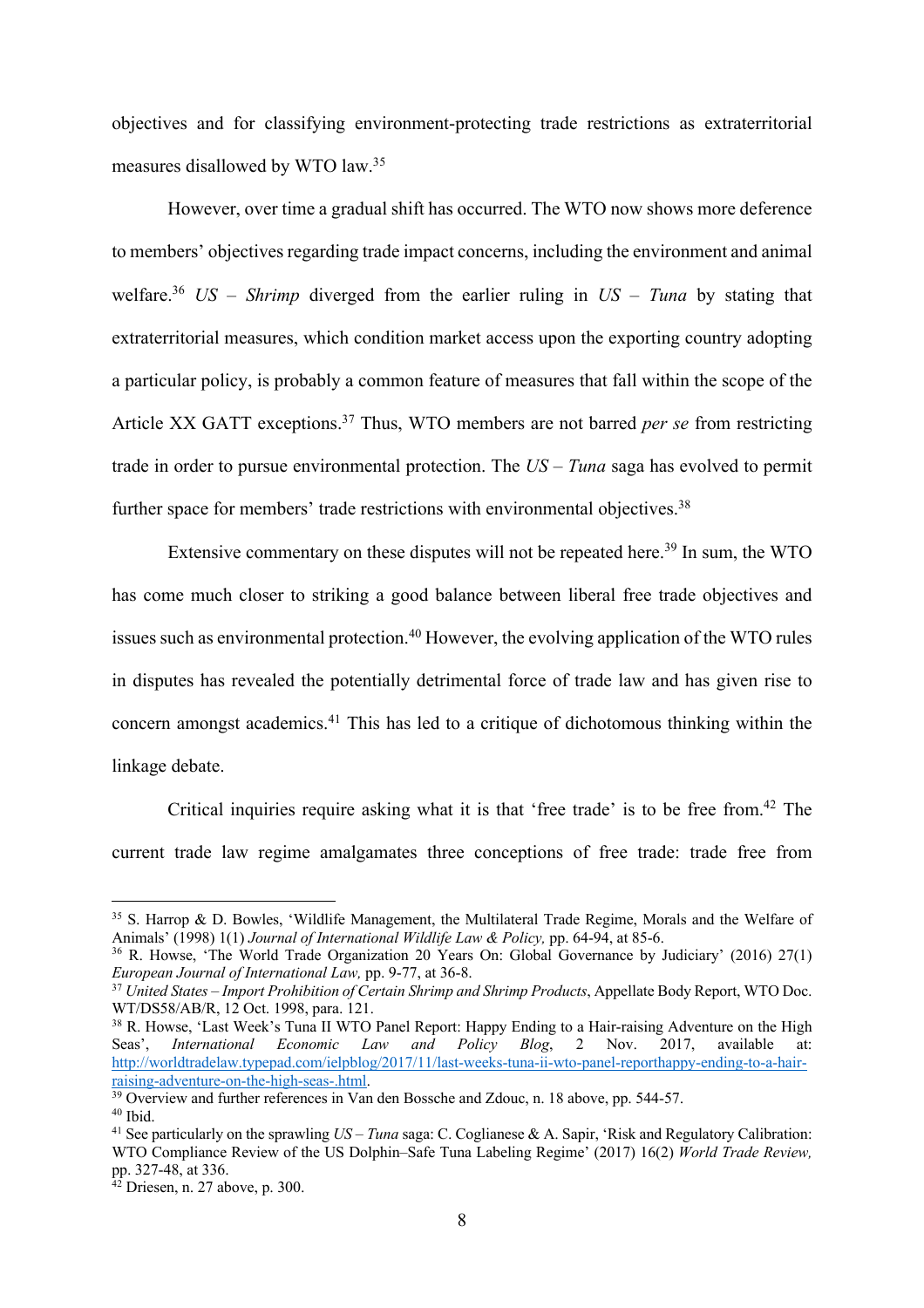discrimination;<sup>43</sup> trade free from international coercion whereby one state may try to influence another to adopt particular policies;<sup>44</sup> and trade 'free of national regulation under a broad laissez-faire conception'.45 So called 'non-trade concerns' such as animal welfare are regarded as exceptions to free trade rather than as encompassed within the scope of free trade.<sup>46</sup> This conceptual dichotomy lies at the heart of the WTO's reluctance to legitimize 'non-trade issues'.

However, the meaning of free trade is not static or pure.<sup>47</sup> Rather, it is a highly contextual concept that 'varies in meaning across time and across political cultures'.48 Law can be used to 'renew and re-imagin[e]' that concept.<sup>49</sup> In this way, developments within global animal law could impact upon the normative underpinnings of trade law.

Unfortunately, contributors to the linkage debate have largely embraced the dichotomous thinking introduced above, accepting concerns such as animal welfare to be 'nontrade issues'. <sup>50</sup> Andrew Lang has pointed out that 'it is not self-evident, of course, that the major international institution presiding over the global trade system has no business addressing the social and environmental impacts of that system, and that such impacts are not "trade issues".<sup>51</sup>

It is not an inevitability that 'free trade' must exclude animal protection, permitting it only as an exception. It is simply that the current system of trade law and policy accepts and perpetuates this dichotomous thinking. This is in spite of strong indications that free trade, in its current formulation, will fail to remain a democratically viable concept if it continues to neglect fundamental ethical dilemmas within and amongst communities regarding the use and

 $43$  Ibid.

<sup>44</sup> Ibid, p. 285.

<sup>45</sup> Ibid.

<sup>46</sup> Ibid, p. 286.

<sup>&</sup>lt;sup>47</sup>A. Lang, 'Reflecting on 'Linkage': Cognitive and Institutional Change in The International Trading System' (2007) 70(4) *Modern Law Review,* pp. 523-49.

 $48$  Ibid, pp. 524-5.

<sup>49</sup> Ibid, p. 547.

<sup>50</sup> E.g. Esty, n. 32 above.

<sup>51</sup> Lang, n. 47 above, p. 537.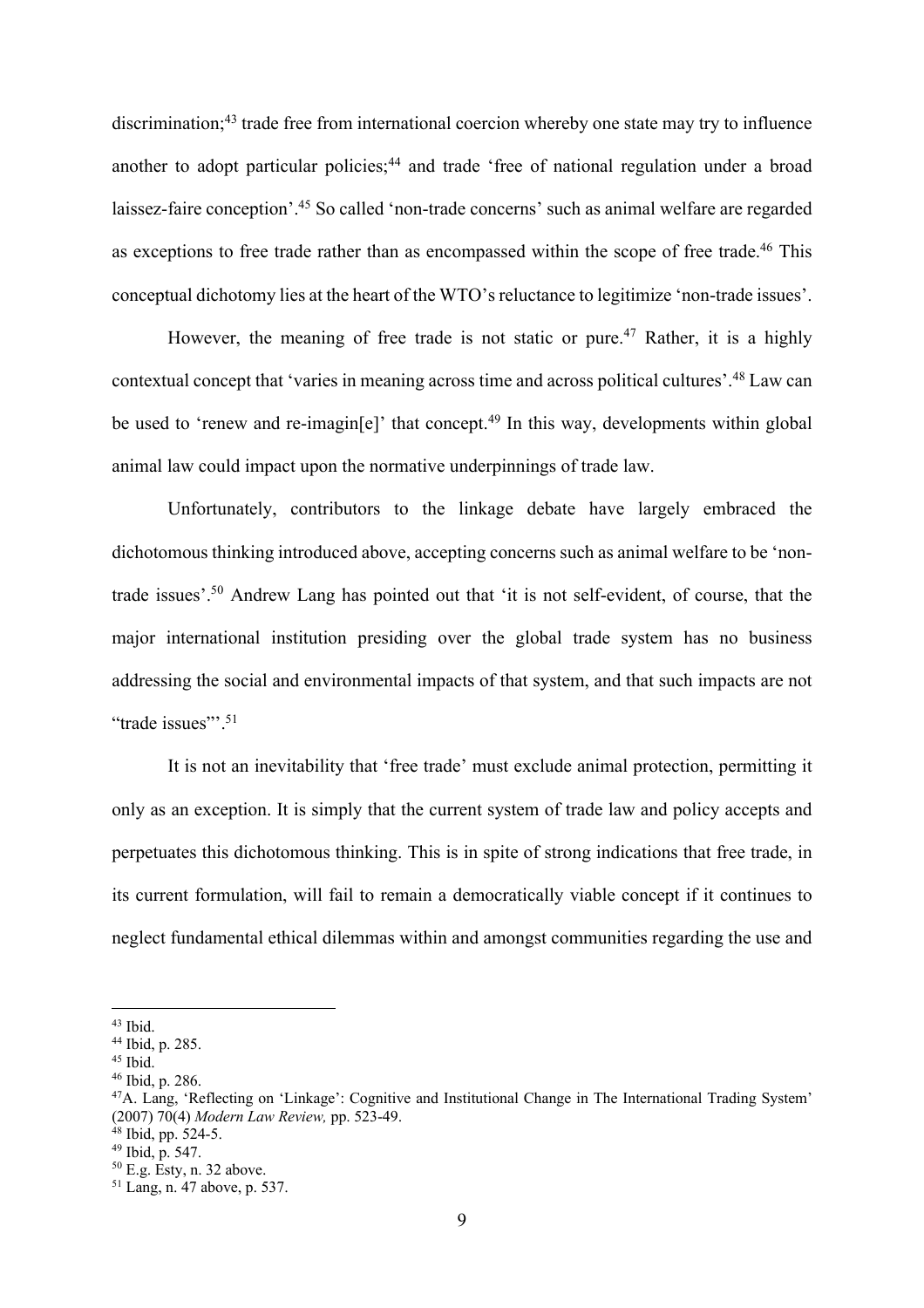treatment of animals. This is reflected in the public opposition to the WTO at the Battle in Seattle<sup>52</sup> and, more recently, in the public backlash to the negotiations for the EU-US Transatlantic Trade and Investment Partnership (TTIP).53 Indeed, this article rejects the presupposition of a conceptual division between 'non-trade issues' and trade policy, as well as the presupposed economy-centric conception of what EU and WTO trade policy is centrally and importantly *about*. For this reason, the article will refer to issues typically dubbed 'nontrade issues' as 'trade impact issues'.

## **3. TRADE LAW AND POLICY TO THE DETRIMENT OF GLOBAL GOVERNANCE FOR ANIMALS**

The significance of trade as a global animal law question is great but should not be overstated. Other factors also impact the effectiveness of animal law. These include poor enforcement<sup>54</sup> and lack of political will to fill gaps in animal law.55 Some of these factors impact animal welfare in tandem with trade and, thus, make proving causality difficult. However, others partly *result* from the impact of trade, reinforcing arguments for causality. For example, consumer awareness is harmed by WTO restrictions on the use of labels.

Other forms of transnational cooperation also have the potential to impact animal welfare. These include the negotiation of non-binding animal welfare standards, multilateral environmental agreements and international investment agreements 56 However, only trade can

<sup>52</sup> K. Oldham, 'WTO Meeting and Protests in Seattle (1999) – Part 1', *HistoryLink.org*, 13 Oct. 2009, available at: http://www.historylink.org/File/9183.

<sup>53</sup> S. Treat & S. Sharma, *Selling off the Farm: Corporate Meat's Takeover through TTIP* (Institute for Agriculture and Trade Policy, 2016), available at: https://www.ciwf.org.uk/media/7428251/report-sellingoffthefarm-finaljuly-2016.pdf.

<sup>&</sup>lt;sup>54</sup> European Court of Auditors, 'Special Report: Animal welfare in the EU: closing the gap between ambitious goals and practical implementation', 14 Nov. 2018, available at: https://www.eca.europa.eu/en/Pages/DocItem.aspx?did=47557.

 $55$  See below at 3.5.

<sup>56</sup> World Organization for Animal Health, 'Terrestrial Animal Health Code', 28th edn., 2019, available at: https://www.oie.int/standard-setting/terrestrial-code/, s. 7; S. Harrop. 'Climate Change, Conservation and the Place for Wild Animal Welfare in International Law' (2011) 23(3) *Journal of Environmental Law* pp. 441-62; and Bollard, n. 5 above, p. 95.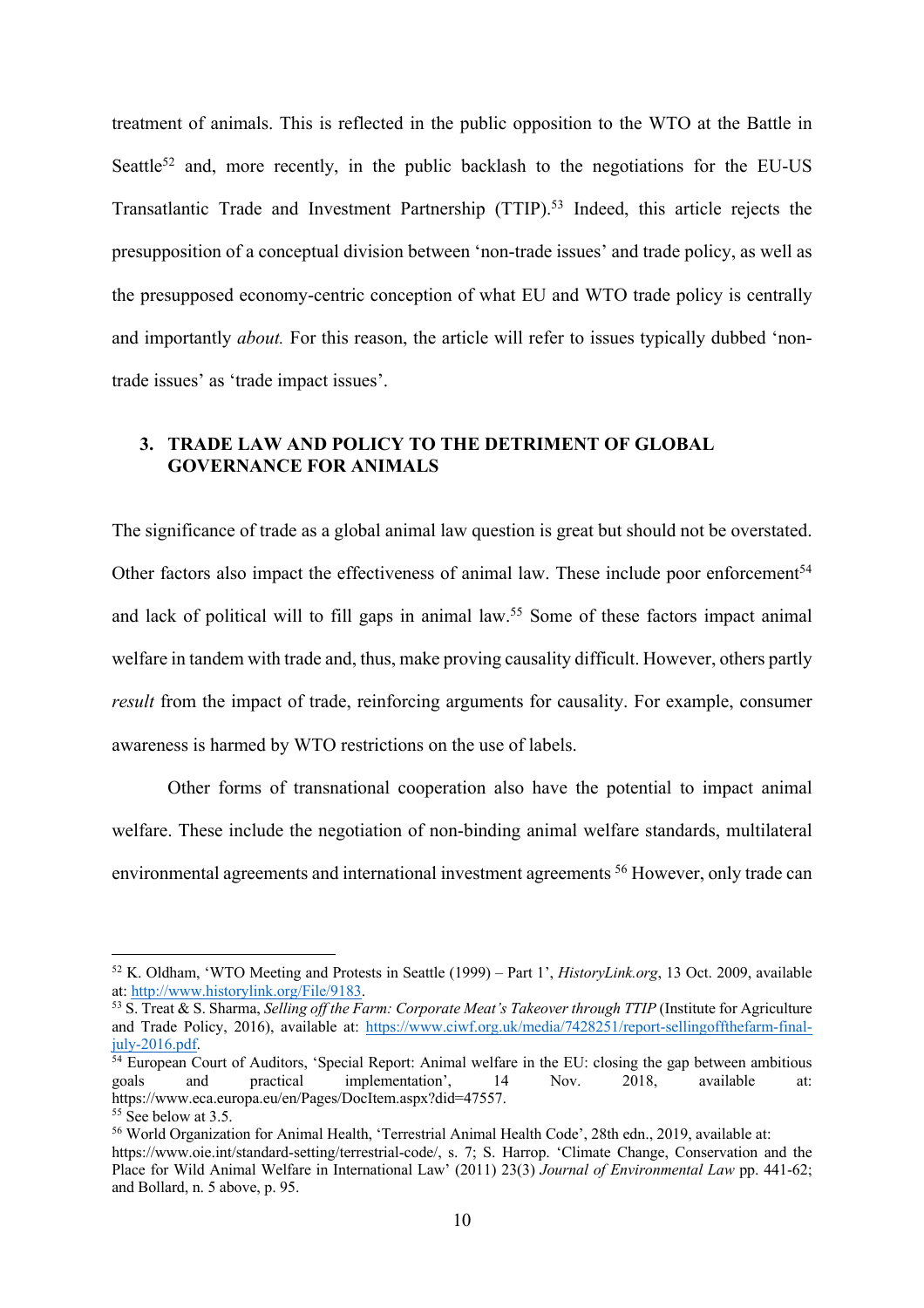directly alter citizens' consumption by permitting new products into their market.<sup>57</sup> Trade is one of the most challenging ways in which a domestic, ethical, political agenda may be threatened by an extra-jurisdictional or transnational force. Thus, the impact of trade law and policy on animal welfare must be understood and counteracted if animal protection efforts are to be effective.

#### **3.1 Roles in Reconciliation**

In this regard, it is problematic that WTO law's rule-exception approach has, for much of the WTO's history, minimized trade impact issues and excluded them from the concept of free trade.<sup>58</sup> For environmental issues, that balance has shifted through a series of disputes.<sup>59</sup> There is also reference to sustainable development in the WTO treaty<sup>60</sup> and numerous multilateral environmental agreements with institutional mechanisms that cooperate with the WTO .<sup>61</sup> Animal issues have neither of these advantages.

The WTO treaties are silent on the issue of animal welfare.<sup>62</sup> Thus there is no basis upon which to pursue the harmonization of animal welfare standards through the WTO. Even if such grounding did exist, the risk of lowest common denominator results would be high $63$ and effective dual-purpose regulation which might, for example, promote the adoption of an animal welfare-encompassing free trade policy, tends to be elusive.<sup>64</sup>

<sup>&</sup>lt;sup>57</sup> This impact is also demonstrated in the nutrition transition: A.M. Thow et al, 'Trade and the Nutrition Transition: Strengthening Policy for Health in the Pacific' (2011) 50(1) *Ecology of Food and Nutrition,* pp. 18- 42.

 $58$  See 2.2 above.

<sup>59</sup> Ibid.

<sup>60</sup> WTO Agreement, n. 31 above, preamble recital 1.

<sup>61</sup> Non-WTO international law can impact interpretations of WTO law: *US – Shrimp,* n. 37 above, para. 130-2. On WTO-MEA cooperation, see G. Marín Durán, 'The Role of the EU in Shaping the Trade and Environment Regulatory Nexus: Multilateral and Regional Approaches' in B. Van Vooren, S. Blockmans and J. Wouters (eds), *The EU's Role in Global Governance: The Legal Dimension* (Oxford University Press, 2013), pp. 228-33.

<sup>&</sup>lt;sup>62</sup> But not, however, on animal health. Agreement on the Application of Sanitary and Phytosanitary Measures, Marrakesh (Morocco), 15 Apr. 1994, in force 1 Jan. 1995, available at: http://docsonline.wto.org,

<sup>63</sup> S. Harrop, 'The International Regulation of Animal Welfare and Conservation Issues through Standards Dealing with the Trapping of Wild Mammals' (2000) 12(3) *Journal of Environmental Law*, pp. 333-60, at 360.

<sup>64</sup> S. Kingston, V. Heyvaert & A. Čavoški, *European Environmental Law* (Cambridge University Press, 2017), at pp. 449-50 & 488.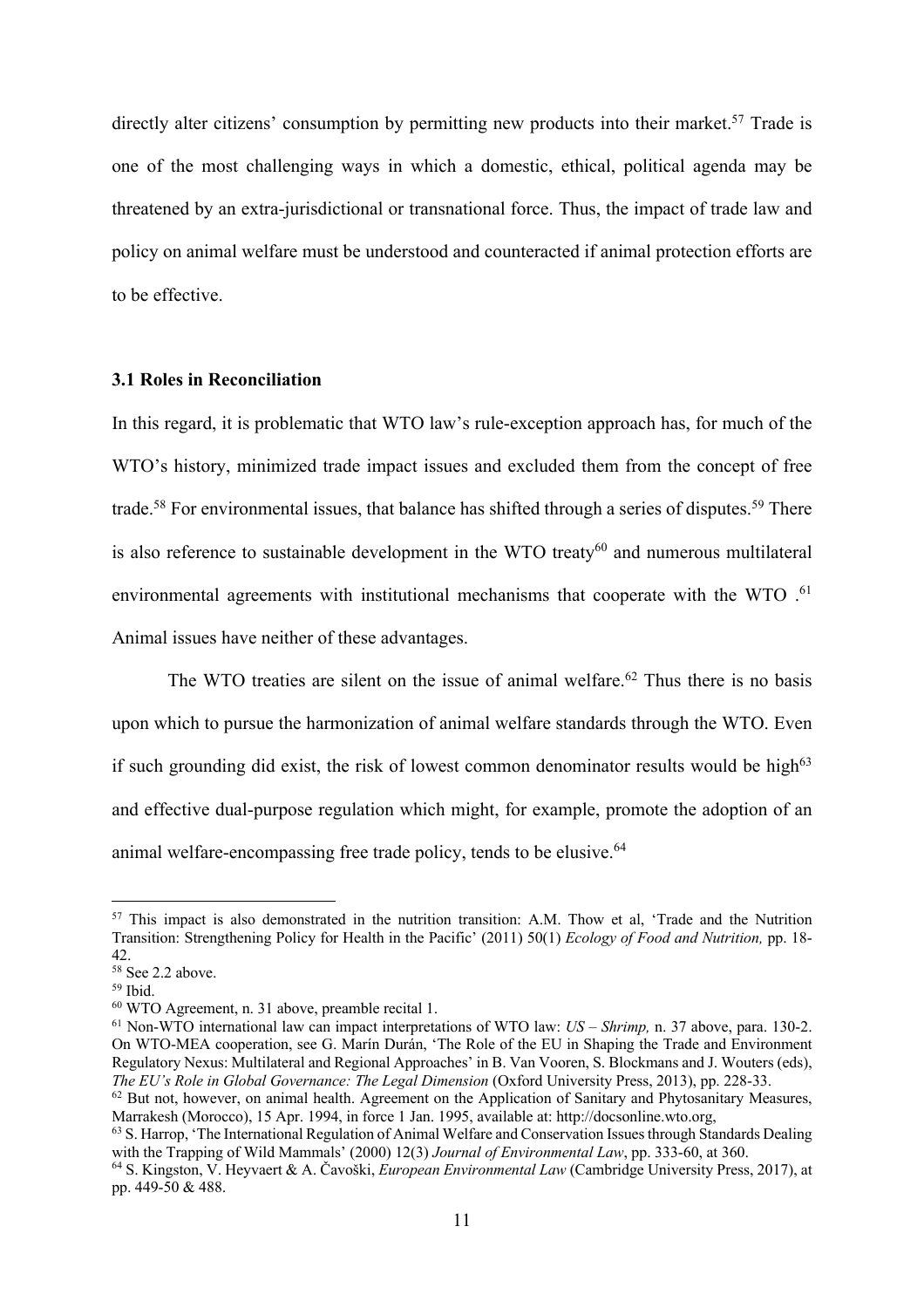Animal welfare has been the subject of negative integration through the WTO's dispute settlement body. In the landmark *EC – Seal Products* case, Norway and Canada challenged the EU's seal regime, which bans the placing on the market of seal products.<sup>65</sup> There is moral concern regarding these hunts owing to the inhumane suffering sealing often entails. <sup>66</sup> The Appellate Body ruled that banning trade to protect animal welfare was provisionally justified under Article  $XX(a)$  GATT as a matter of public morality.<sup>67</sup>However, the EU's seal regime ultimately failed to comply with the chapeau to Article XX GATT because exceptions to the trade ban were found to entail discriminatory treatment. <sup>68</sup> The EU implemented the recommendation of the WTO dispute settlement body to limit the exceptions to its trade ban, thus strengthening the measure's impact on animal welfare.<sup>69</sup>

This case proves the traditional narrative – of the EU as a leader on animal welfare and the WTO as its primary obstacle – to be oversimplified.<sup>70</sup> Further, the collision of trade and animal welfare policy in the EU reveal that the EU hardly acts like the global leader in the legal protection of animals which it claims to be.71

Indeed, the EU's animal protection efforts are frequently undermined by its own trade policy. For example, the EU has vast ambitions with regard to its bilateral trade policy, including trade in animal products, but it has poorly implemented its 2008-2015 Animal Welfare Strategy.72 The EU made a proposal on animal welfare to the WTO but swiftly

<sup>65</sup> Regulation (EC) 1007/2009 of the European Parliament and of the Council on Trade in Seal Products [2009] OJ L 286/36.

<sup>66</sup> Ibid, at para. 4.

<sup>67</sup> *European Communities – Measures Prohibiting the Importation and Marketing of Seal Products,* Panel Report, WTO Doc. WT/DS400/R, WT/DS401/R, 25 Nov. 2013*; European Communities – Measures Prohibiting the Importation and Marketing of Seal Products,* Appellate Body Report, WTO Doc. WT/DS400/AB/R, WT/DS/401/AB/R, 22 May 2014.

<sup>68</sup> *EC – Seal Products*, Appellate Body Report, ibid, paras 5.337-9.

<sup>69</sup> Dispute Settlement Body, 'Minutes of Meeting – Held in the Centre William Rappard on 28 October 2015', WTO Doc. WT/DSB/M/369, 20 Jan. 2016, para. 144-8.

<sup>70</sup> M. Radford, *Animal Welfare Law in Britain: Regulation and Responsibility* (Oxford University Press, 2001), pp. 133-7.

 $71$  P. Fitzgerald, 'Morality may not be Enough to Justify the EU Seal Products Ban: Animal Welfare meets International Trade Law' (2011) 14(2) *Journal of International Wildlife Law & Policy,* pp. 85-136, at 88.

<sup>72</sup> Court of Auditors, n. 54 above.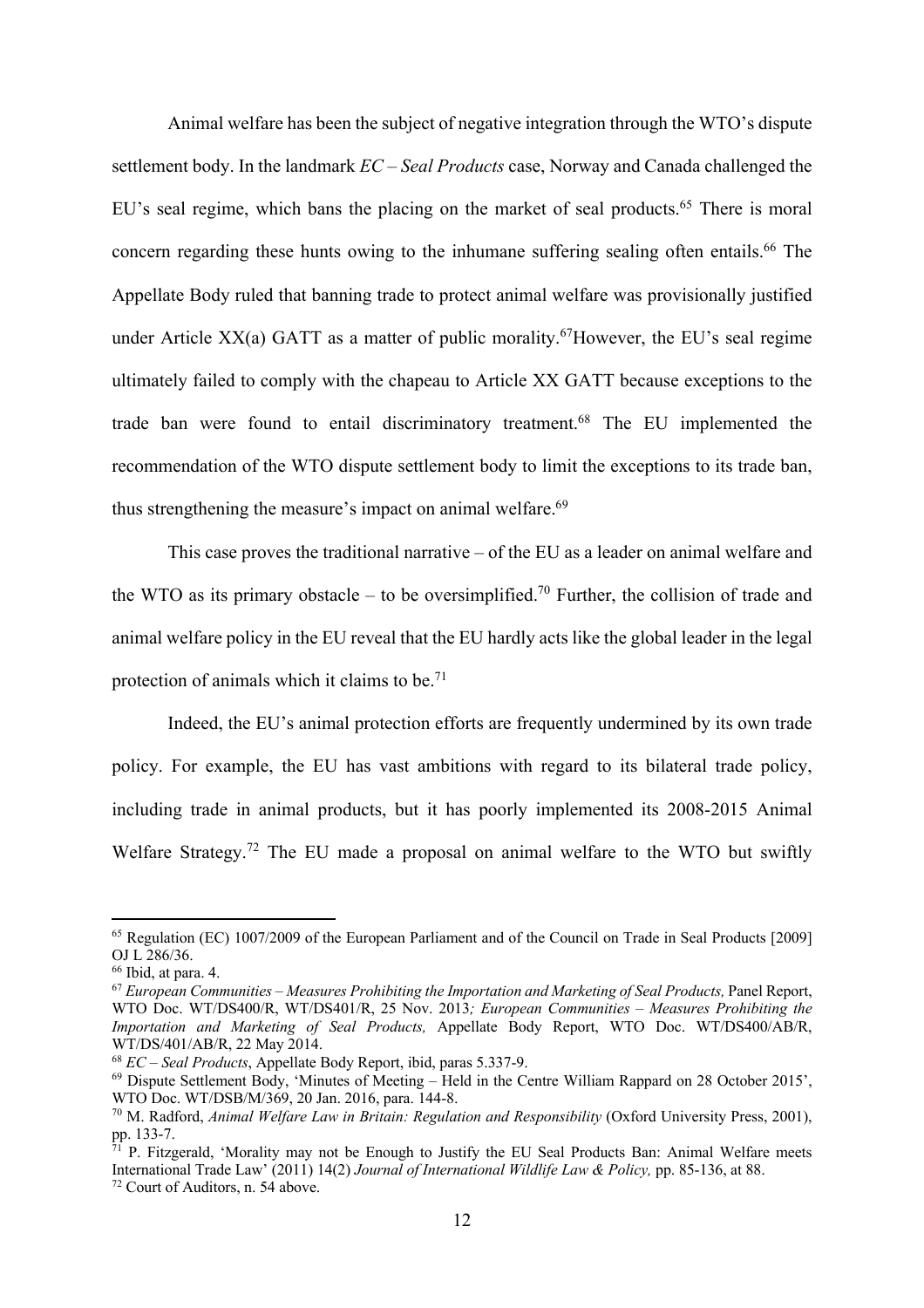abandoned it following resistance.73 The EU unilaterally restricts trade in *some* controversial animal products like seal or cat and dog fur but it permits and promotes trade in most animal products without conditioning this on animal welfare protection.<sup>74</sup> The EU now maintains a policy to include animal welfare in all bilateral trade agreements but it does so with variable success.<sup>75</sup> Arguably, the EU's feeble attempts at integrating animal welfare concerns in its trade policy are mere attempts at green-washing, since it effectively continues to liberalize trade in animal products and permit harmful industrialized farming practices within its member states.<sup>76</sup>

The remainder of this section empirically explores the impact of trade on animal welfare in the EU. The following section will show that, on the basis of this analysis, neither the EU nor the WTO have succeeded in reconciling these two policy areas in a way that gives adequate consideration to animal welfare. However, emerging research on global animal law is relatively blind to this shortcoming because of the disproportionately large contribution of trade law to the 'tentative and embryonic' global governance for animals.<sup>77</sup>

#### **3.2 Mapping the Impact of Trade**

The impact of trade on animal welfare can be broken down into four component parts: (1) open markets, (2) low animal welfare havens, (3) a chilling effect, and (4) a lack of labelling.

<sup>73</sup> Committee on Agriculture, 'Special Session – European Communities Proposal: Animal Welfare and Trade in Agriculture', WTO Doc. G/AG/NG/W/19, 28 Jun. 2000.

 $74$  Regulation 1523/2007 of the European Parliament and of the Council banning the placing on the market and the import to, or export from, the Community of cat and dog fur, and products containing such fur [2007] OJ L343/50; Seals Regulation, n. 66 above.

<sup>&</sup>lt;sup>75</sup> Communication from the Commission to the European Parliament, The Council and European Economic and Social Committee, 'European Union Strategy for the Protection and Welfare of Animals 2012-2015'. COM/2012/6 final/2, 19 Jan. 2012, p. 10. On implementation, see C. Cabanne, 'The EU-Chile association agreement: A booster for animal welfare' (2013) 7(1) *Bridges Trade & Biological Resources News Digest*, available at: https://www.ictsd.org/bridges-news/biores/news/the-eu-chile-association-agreement-a-booster-foranimal-welfare.<br><sup>76</sup> A useful tool to help visualize industrialized harm is available at: https://vaci.voiceless.org.au.

<sup>&</sup>lt;sup>77</sup> K. Sykes, 'Globalisation and the Animal Turn: How International Trade Law Contributes to Global Norms of Animal Protection' (2016) 5(1) *Transnational Environmental Law,* pp. 55-79, at 57.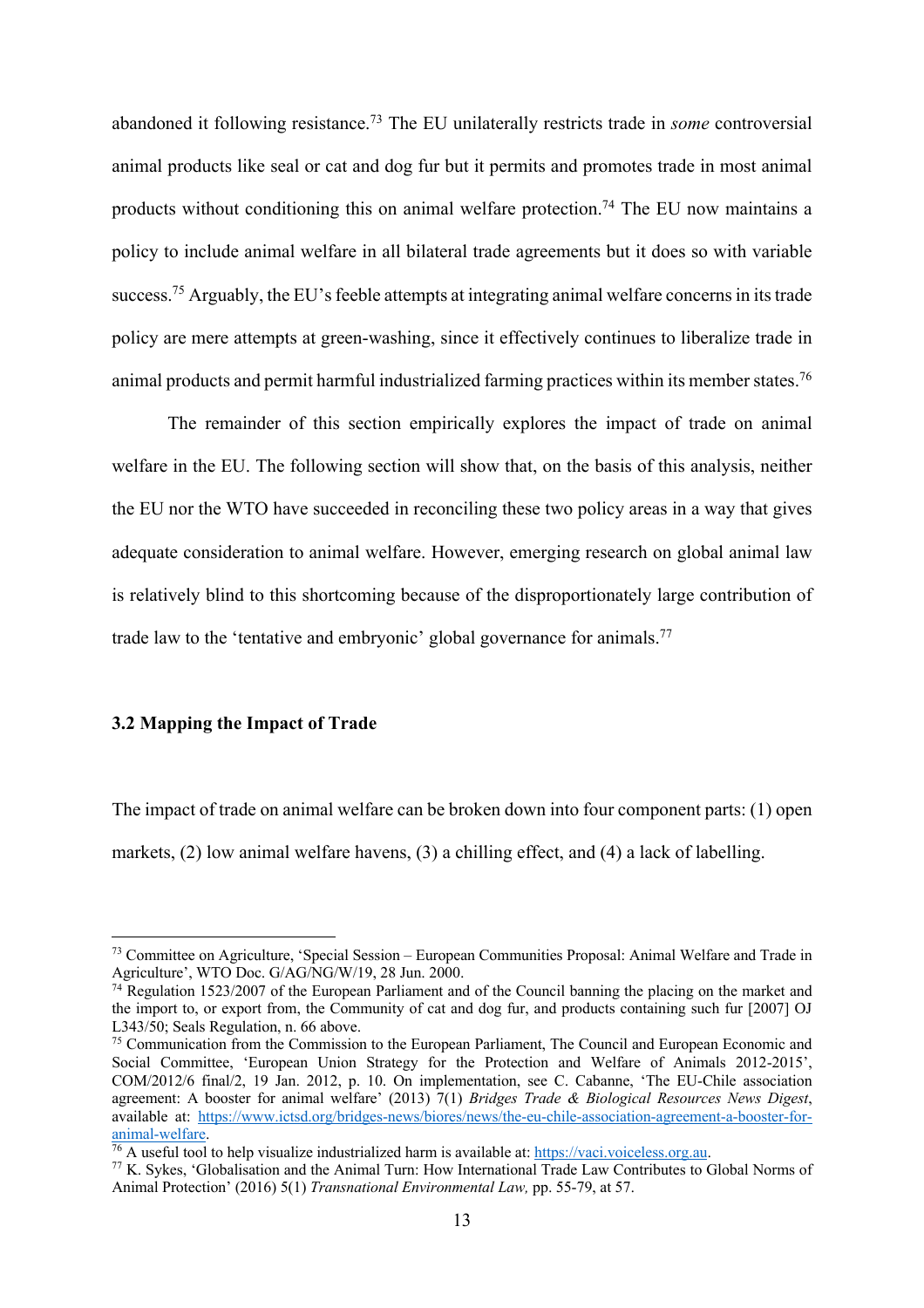The open markets condition allows low welfare imports to enter a liberalized marketplace. This marketplace may itself enact more advanced animal welfare rules, but these rules do not apply to imported animals and animal products. If production shifts to states with poor regulation, low animal welfare havens will arise. This occurs because trade favours cheap, 'efficient' production. 78

There are two forms of chilling effect that may follow, one of which will be investigated in this article. Firstly, domestic producers now find themselves in a situation where they must comply with high welfare standards, but at the same time they must compete with cheaper, low welfare imported products.<sup>79</sup> A chilling effect or even a race to the bottom may occur if strained domestic producers attempt to regain competitiveness by pressuring governments to halt development of, weaken, or abandon domestic welfare standards. There is not enough space to tackle this chilling effect in this article. Instead, the focus will be on a second chilling effect: the pressure that has been felt by WTO members to refrain from restricting trade in order to protect animal welfare, thus facilitating low welfare imports.

Finally, the lack of effective product labelling for animal welfare ensures that this negative cycle will continue. <sup>80</sup> Animal welfare labels on the market are ineffective because they are voluntary, with poor market capture and low recognisability.<sup>81</sup> Requiring labelling of imports is potentially compatible with WTO law but has rarely been pursued as part of WTO

<sup>78</sup> H. Grethe, 'High animal welfare standards in the EU and international trade - How to prevent potential "low animal welfare havens"?' (2007) 32(3) *Food Policy*, pp. 315-33.

<sup>79</sup> P. Stevenson, 'The World Trade Organisation Rules: A Legal Analysis of their Adverse Impact on Animal Welfare' (2002) 8 *Animal Law*, pp. 107-42, at 109; P. Thomas, 'Playing Chicken at the WTO: Defending an Animal Welfare-Based Trade Restriction under GATT's Moral Exception' (2007) 34(3) *Boston College Environmental Affairs Law Review,* pp. 605-37, at 609.

<sup>80</sup> E.g. Regulation (EC) No. 589/2008 laying down detailed rules for implementing Council Regulation (EC) No. 1234/2007 as regards marketing standards for eggs [2008] OJ L163, Art. 32.

<sup>&</sup>lt;sup>81</sup> Food Chain Evaluation Consortium et al, 'Feasibility study on animal welfare labelling and establishing a Community Reference Centre for Animal Protection and Welfare: Part 1: Animal Welfare Labelling: Final Report', 26 Jan. 2009, available at: https://ec.europa.eu/food/sites/food/files/animals/docs/aw\_other\_aspects\_labelling\_feasibility\_study\_report\_par t1.pdf, pp. 14-7; and Farm Sanctuary, 'The Truth Behind the Labels: Farm Animal Welfare Standards and Labelling Practices: A Farm Sanctuary Report', Apr. 2009.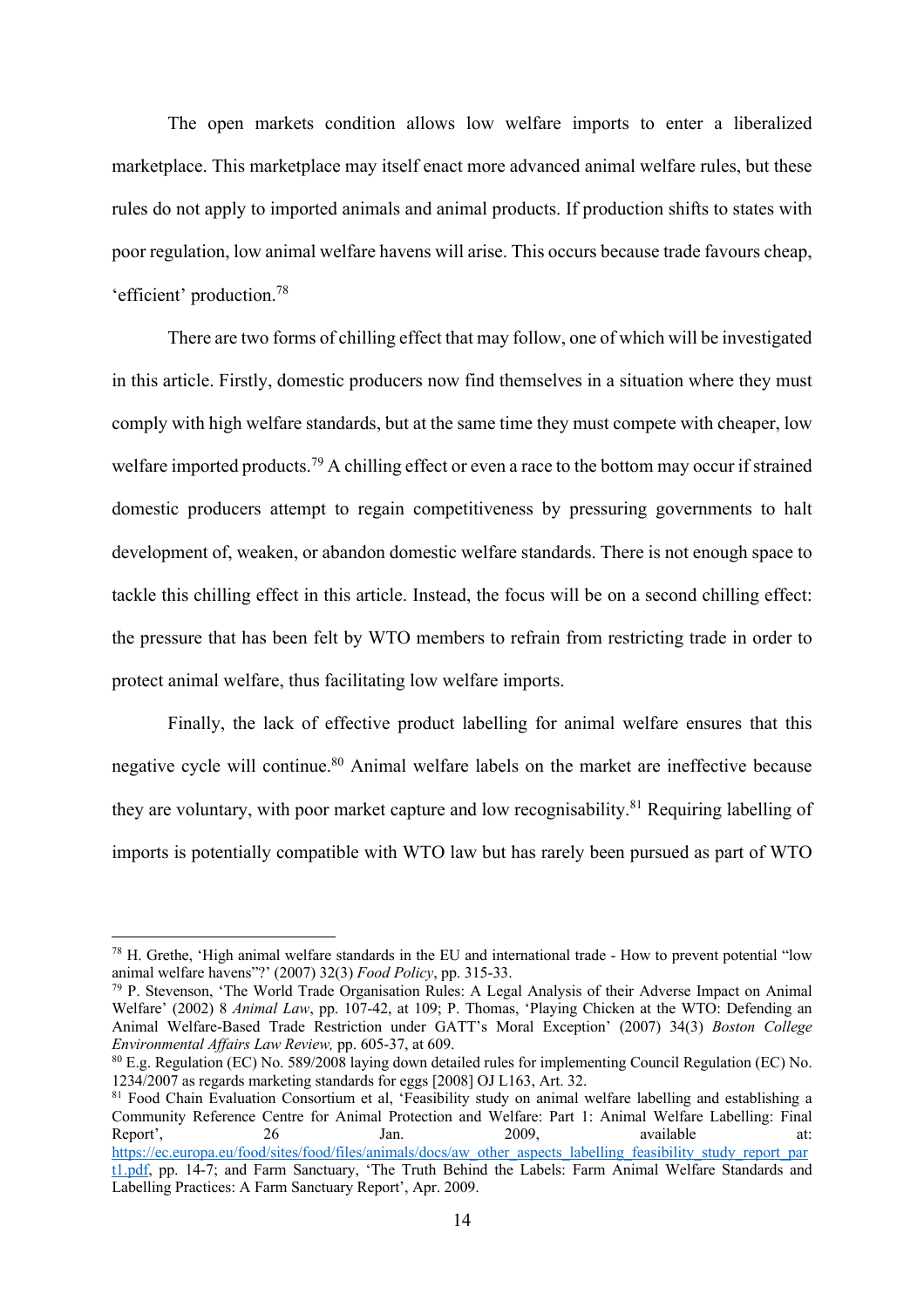members' trade policies.<sup>82</sup> If consumers who are concerned about animal welfare do not know what conditions animals are reared in, they are more likely to unwittingly purchase cheap, low welfare products. This constitutes a market failure caused by insufficient availability of information.

The first three components of impact will be analyzed empirically in the paragraphs that follow. The fourth component, the lack of labelling, is well documented and will not be analyzed here.

## **3.3 The First Component: Open Markets**

Three case studies were selected to quantify the problem of low welfare imports and low animal welfare havens. These are: the EU-wide bans on the use of battery cages for laying hens, on the use of sow stalls, and on the use of veal creates. The three case studies were selected because their clear implementation dates facilitate assessments of changes in trade levels, as well as for their relevance to animal welfare policy. Close confinement systems impose lifelong suffering upon animals. Oppressive cages make most natural behaviours impossible, reducing unique sentient creatures to productive automatons.

#### *Laying Hen Battery Cage Ban*

On 1 January 2012, an EU ban on the use of battery cages for laying hens came into force.<sup>83</sup> The directive permits battery caged eggs to be imported from non-EU countries – thus prioritizing trade objectives over animal welfare objectives - and it permits the continued use of 'enriched cages' in the EU.84

<sup>82</sup> The present author's research on this is summarised in Eurogroup for Animals, 'Policy Brief - Method-of-Production Labelling: The Way Forward to Sustainable Trade', 2019, pp. 9-14.

<sup>83</sup> Directive 99/74/EC laying down minimum standards for the protection of laying hens [1999] OJ L203/53, Art. 5(2).

<sup>84</sup> Ibid, Art 6.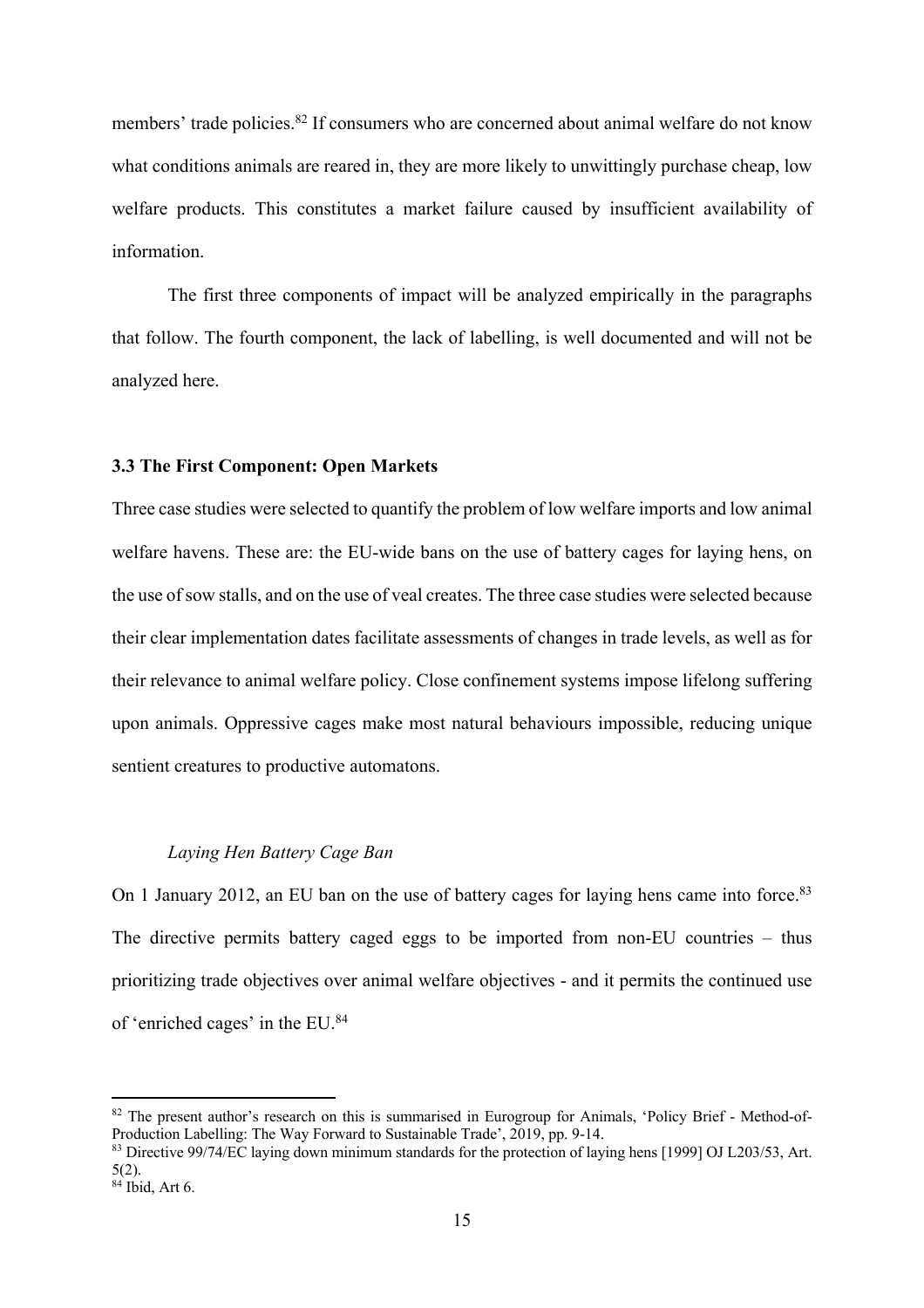In 2012, the first year of the ban's implementation, the EU imported 15,572 tonnes<sup>85</sup> of egg products (both in-shell and non-shell). Available data does not indicate the production method of imported eggs. This masks the impact on animal welfare and supports arguments that trade policy is ill-suited as a primary driver of the governance for animals. It is possible, for our purposes, to extrapolate estimates based on the methods of production in the exporting states.

The Unites States (US) accounted for almost half of EU egg imports in 2012. In 2018, around 18% of the US laying flock were housed in cage-free systems.<sup>86</sup> This is compared to 44% of EU hens kept in non-cage ('alternative') systems.<sup>87</sup> The marginal production of cagefree eggs in the US coupled with the permissibility of exporting caged eggs to the EU would suggest that most US exports to the EU are from battery caged hens.

Following the US, the EU imported 2,362 tonnes of eggs from Albania, 1,745 tonnes from Argentina, 1,541 tonnes from India, and 1,133 tonnes from Bosnia & Herzegovina. Compassion in World Farming cites a World Poultry study from 2008 that found 100% of Argentinian laying hens and 78% of Indian laying hens were reared in cage systems.<sup>88</sup> As unenriched battery cages are the global standard in the absence of contrary legislative requirements, it is reasonable to assume that the caged systems used in these states are unenriched battery cages.

#### *Sow Stall Ban*

Sow stalls house pigs individually, in a restrictive way to protect piglets from suffocation. The restrictions in mobility and socialization entail poor welfare and the inhibition of natural

<sup>85</sup> Unless otherwise stated, all trade data is sourced from Eurostat, n. 16 above.

<sup>86</sup> 'Facts and Stats', *United Egg Producers*, 2019, available at: https://unitedegg.com/facts-stats/.

<sup>87</sup> European Commission, 'Eggs – Market Situation - Dashboard'*,* 13 Nov. 2019, available at: https://ec.europa.eu/info/sites/info/files/food-farming-fisheries/farming/documents/eggs-dashboard\_en.pdf*.*

<sup>88</sup> Compassion in World Farming, 'Statistics: laying hens', 28 Aug. 2013, available at: https://www.ciwf.org.uk/media/5235021/Statistics-Laying-hens.pdf, p. 8.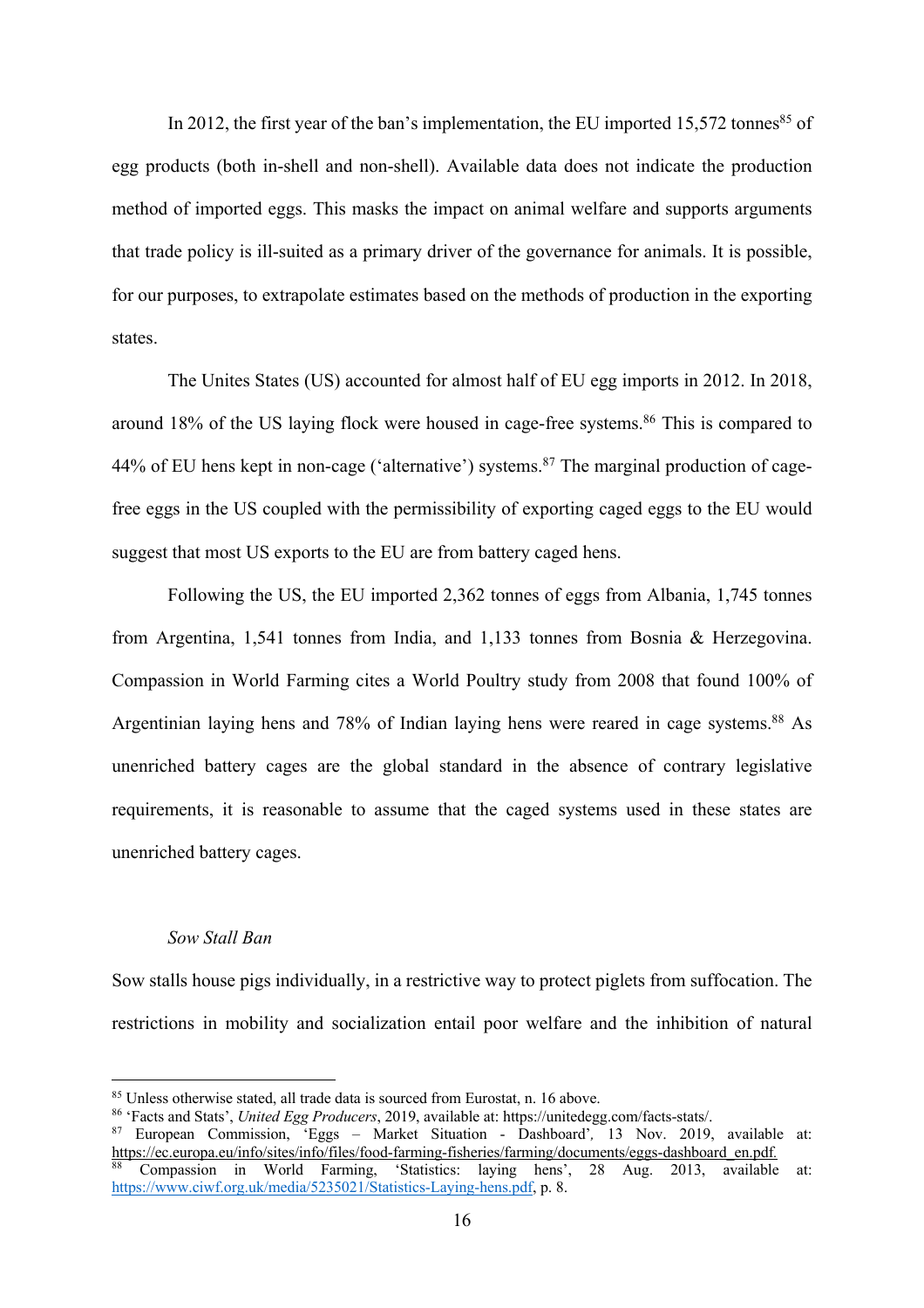behaviours. The EU imposed a partial ban on the use of sow stalls that came into effect on 1 January 2013.<sup>89</sup> This bans the use of sow stalls except for the first four weeks of pregnancy and for one week before farrowing. The directive does not regulate imports.

The EU imported 34,487 tonnes of pork in 2013, the first year of the ban's implementation. The majority of these imports come from Switzerland where sow stalls are banned completely.<sup>90</sup> Thus, the issue of low welfare imports of pork to the EU is not pressing.

#### *Veal Crate Ban*

Veal crates severely restrict the movement of calves by tying their necks (in some cases, for their entire lives). The use of veal crates was banned from 31 December 2006 for all calves older than eight weeks in EU holdings.<sup>91</sup>

In 2007, the first year of the implementation of the veal crate ban, the EU imported 305,480 tonnes of beef and veal. Amongst the top exporters to the EU are Brazil, Uruguay, Argentina, Australia and the US. Veal crates are not used in Australia.<sup>92</sup> Industry in the US has also moved away from veal crates following a vote of the American Veal Association.<sup>93</sup> However, intensive farming methods such as veal crates are commonly used in the Latin American countries that provide the highest number of veal products to the EU.<sup>94</sup>

Note, however, that beef and veal are treated as a single category in all the readily available trade statistics. This practice disregards and masks the suffering of animals that are

<sup>89</sup> Directive 2008/120/EC laying down minimum standards for the protection of pigs [2008] OJ L47, Art. 3.

<sup>90</sup> Animal Welfare Ordinance 455.1 2008 (Switzerland), Art. 48.

<sup>&</sup>lt;sup>91</sup> Directive 2008/119/EC laying down minimum standards for the protection of calves [2008] OJ L10, Art. 3.

<sup>&</sup>lt;sup>92</sup> 'What is veal?', *RSPCA Australia*, 23 Sept. 2019, available at: http://kb.rspca.org.au/What-is-veal\_273.html.<br><sup>93</sup> R. Smith, 'Veal group housing approved' (2007) 79(32) *Feedstuffs*, available at <sup>93</sup> R. Smith, 'Veal group housing approved' (2007) 79(32) *Feedstuffs*, available at: https://go.gale.com/ps/i.do?p=AONE&u=ustrath&id=GALE|A169023539&v=2.1&it=r&sid=AONE&asid=a69 b9b39; and American Veal Association, 'AVA Confirms "Mission Accomplished"' (2018), available at: https://static1.squarespace.com/static/56b1263940261d30708d14b4/t/5a53ac7e53450a19f3a2fefb/15154330868 10/AVA+Group+Housing+Mission+Accomplished+2018+.pdf.

<sup>94</sup> Irish Farmers Association, 'EU Trade Commissioner is Undermining EU Policies on Climate Change and Animal Welfare in MERCOSUR Negotiations', 29 Jan. 2018, available at: https://www.ifa.ie/eu-tradecommissioner-is-undermining-eu-policies-on-climate-change-and-animal-welfare-in-mercosur-negotiations/.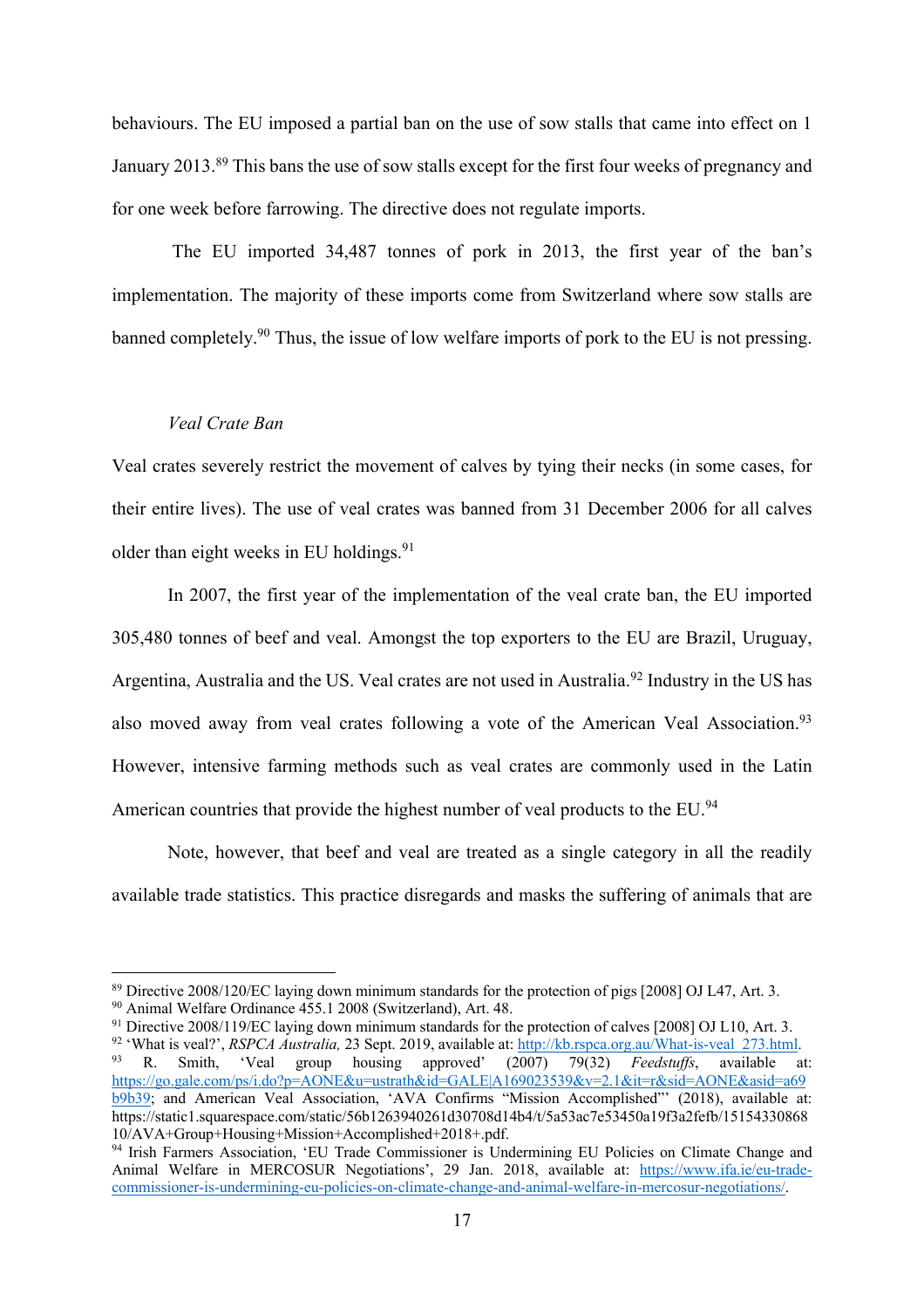reared in crates. On the basis of the available data, it is impossible to distinguish veal from beef or high welfare from low welfare meat. This frustrates research efforts aimed at exposing the extent of animal suffering in veal farming.

#### *Discussion of Existing Trade Flows*

EU imports of eggs, pork and beef and veal account for a small proportion of total EU consumption, but they are not insignificant. The continuation of import practices would show a negative impact of the prioritization of trade objectives over animal welfare because it permits low welfare animal products onto the EU market. However, one can only reach this conclusion speculatively because of the lack of trade data regarding method of production. This severely restricts the ability of researchers to quantify the impact of trade on animal welfare and, thus, recommend and work towards improvements. If we are to assume at least some low welfare animal products are imported into the EU, an absence of mandatory labelling would mean that concerned consumers cannot counteract this negative impact of EU trade policy by choosing high welfare products. Therefore, the potential welfare gains for animals offered by the relevant legislation are at risk of being diluted.

#### **3.4 The Second Component: Low Animal Welfare Havens**

#### *Laying Hen Battery Cage Ban*

Production costs for enriched cage eggs in compliance with EU law are estimated to be 7% higher than for conventional battery-caged eggs.<sup>95</sup> Anticipating this, academics communicated concerns about low animal welfare havens arising due to the ban.<sup>96</sup> The trade figures

<sup>95</sup> P.L.M. van Horne, 'Competitiveness of the EU egg sector; International comparison base year 2013', *LEI*  Wageningen UR, 2014, available at: https://www.wur.nl/upload mm/6/5/f/8f9e79f4-9f56-4149-ab6af9f718d8e934\_2014-041%20vHorne\_web.pdf, p. 20.

 $\frac{96}{96}$  Grethe, n. 81 above.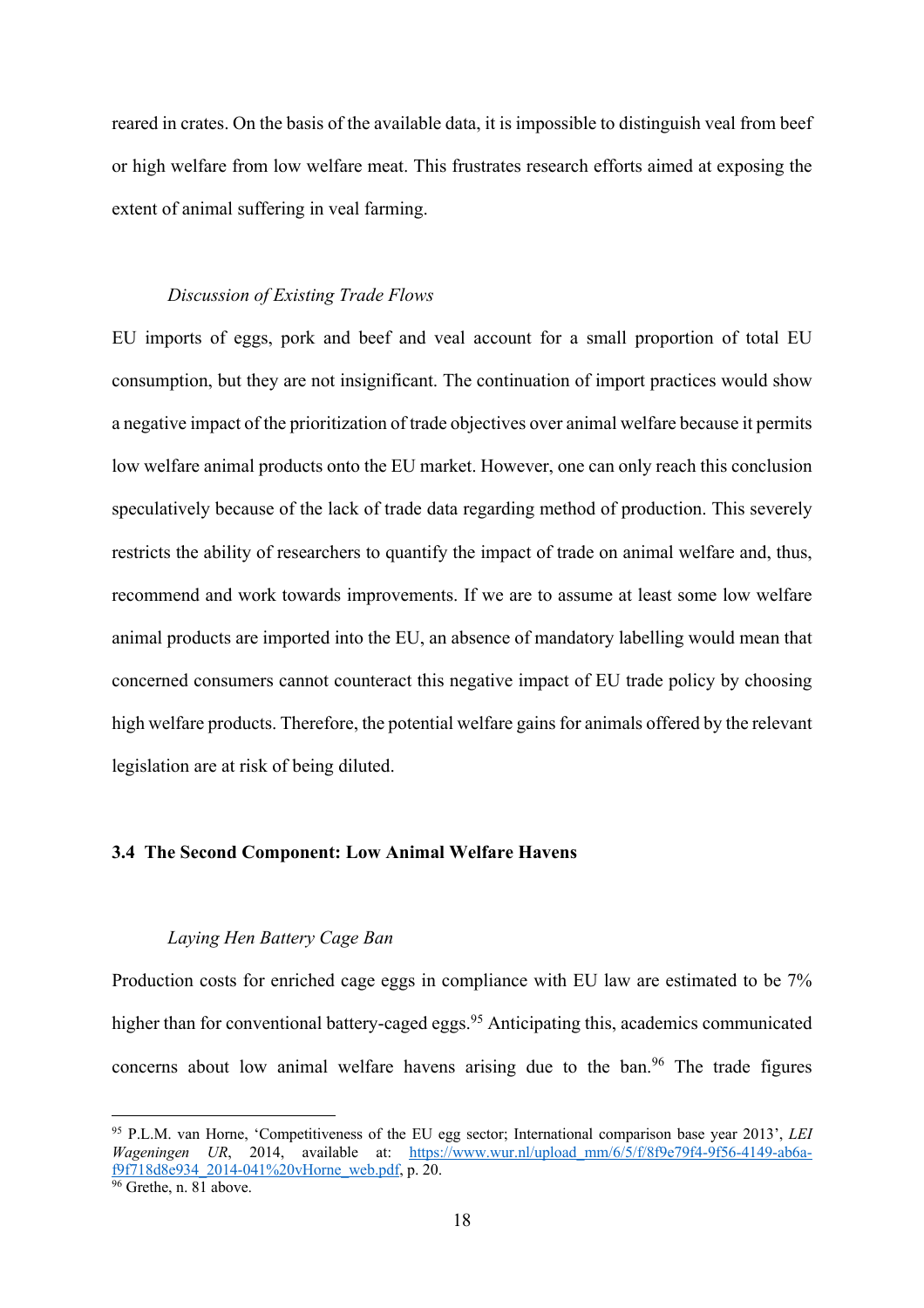demonstrate a slight stagnation in growth of EU egg production following the ban, which was set off by a compensatory rise in imports. However, both developments were modest in scope and temporary.

EU egg production has been growing consistently. Some stagnation occurred in 2012, the first year of implementation of the battery cage ban,<sup>97</sup> but production rates continued their long-term growth trajectory thereafter and amounted to 7.7 million tonnes in 2016.<sup>98</sup> Prior to the ban, EU imports had dropped from 6,864kg of eggs in 2010 to only 3,792kg in 2011. This number increased dramatically to 7,210kg in 2012, the first year in which the ban was implemented. However, this stabilized quickly, dropping to 3,203kg in 2013.

These figures do not clearly support the assumption that the EU ban resulted in the development of animal welfare havens. However, a number of factors may have contributed to an overall drop in imports.<sup>99</sup> Further, the total import statistics mask particularities that could be suggestive of the existence of low animal welfare havens.

For example, the EU authorized Ukraine to begin exporting eggs to the EU after the ban's implementation. Ukraine can export eggs to the EU tariff free under two generous quotas granted following the ban's enforcement.100 This is not conditional upon the eggs meeting EU welfare standards and all Ukrainian laying hens are caged.<sup>101</sup>

Controversially, Dutch companies and the Dutch government also began investing in the large-scale poultry company in Ukraine called Myronivsky Hilboproduct (MHP).<sup>102</sup> It is

<sup>97</sup> H. Windhorst, 'The EU egg industry', *Zootecnica International*, 25 May 2017, available at: http://zootecnicainternational.com/focus-on/eu-egg-industry/.

<sup>&</sup>lt;sup>98</sup> Data available at:  $\frac{https://ec.europa.eu/agriculture/eggs/presentations_en.$ <sup>99</sup> These factors include demand, price fluctuation of end product and animal feed (etc), and the impact of animal health and disease outbreaks. Also, compliance costs including environmental regulations and animal health rules and offsetting by the EU's Common Agricultural Policy (CAP).

<sup>&</sup>lt;sup>100</sup> Implementing Regulation (EU) 2015/2077 opening and providing for the administration of Union import tariff quotas for eggs, egg products and albumins originating in Ukraine [2015] OJ L302/57, annex I.

<sup>101</sup> N. Morton, 'Global Poultry Trends: Russia and Ukraine Produce One in Three of Europe's Eggs', *The Poultry Site*, 3 Apr. 2013, available at: https://thepoultrysite.com/articles/global-poultry-trends-russia-and-ukraineproduce-one-in-three-of-europes-eggs.

<sup>102</sup> T. Steinweg, 'Chicken Run: The business strategies and impacts of poultry producer MHP in Ukraine', *SOMO*, Sept. 2015, pp. 5, 12, & 21-2.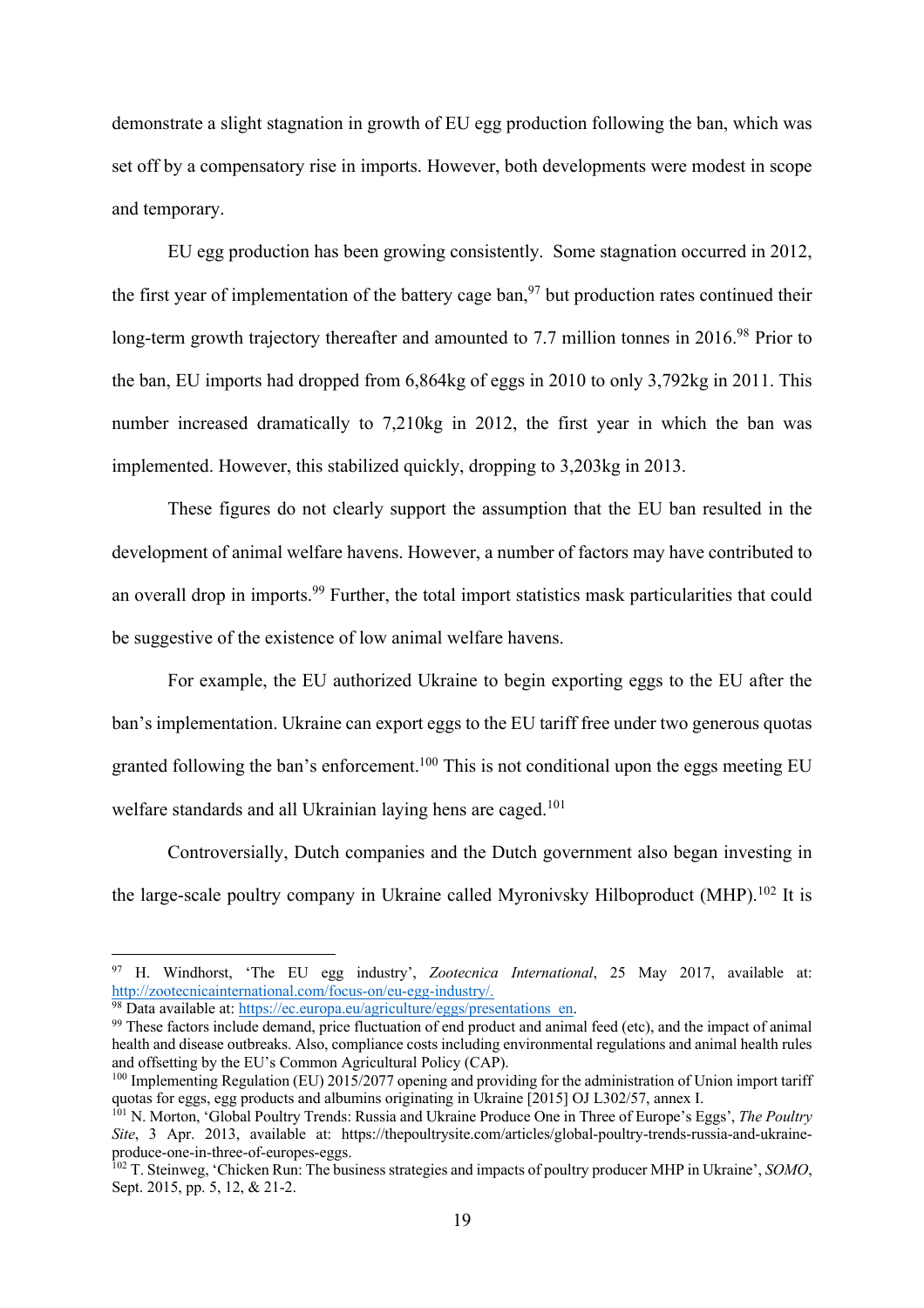contrary to the spirit of the ban on battery cages that an EU member state benefits financially from battery farming outside of the EU, especially when those products are exported to the EU.

Ukraine only began exporting eggs to the EU in 2014, but it is now the second biggest exporter of eggs to the EU. While Ukraine exported a modest 36 tonnes of eggs to the EU in 2014, these exports have increased to  $2,125$  tonnes in 2016 and they continue to rise.<sup>103</sup> EU trade policy further exposes its consumers to low welfare Ukrainian eggs.

In other cases, the EU has acted more conscientiously regarding low-welfare egg imports. For example, the EU proposed to grant the US favourable trade terms in TTIP only for those eggs that met European welfare standards and the EU has reportedly imposed the same condition on imports of eggs in an agreement with the MERCOSUR countries.<sup>104</sup>

#### *Sow Stall Ban*

The EU sources most of its imported pork from Switzerland where pig welfare standards provide better legal protection than in the EU. Thus, low animal welfare havens have been avoided in this case because the EU has a reliable flow of group-housed pork from Switzerland. If the EU further liberalizes trade in pork with other countries, this situation could change.

#### *Veal Crate Ban*

Noting the combined category of beef and veal, it is impossible to closely scrutinize veal trade. Following implementation of the veal crate ban, production of beef and veal fell in the EU to a low of 7.2 million in 2013. However, imports of beef and veal also fell in the first year

<sup>103</sup> V. Vorotnikov, 'MHP drives up Ukraine poultry exports to EU', *Global Meat News*, 28 Sept. 2018, available at: https://www.globalmeatnews.com/Article/2018/09/28/Ukraine-poultry-exports-rise#.W64CtI-OaVc.twitter.

<sup>&</sup>lt;sup>104</sup> Eurogroup for Animals, 'Transatlantic Trade and Investment Partnership: What's in it for Animals', 2016, available at: http://www.eurogroupforanimals.org/wp-content/uploads/TTIP-Report-External.pdf, p. 14; and M. Busby, 'EU Imposes Hen Welfare Standards on Egg Imports for First Time', *The Guardian*, 2 Oct. 2019), available at: https://www.theguardian.com/environment/2019/oct/02/eu-imposes-hen-welfare-standards-on-eggimports-for-first-time.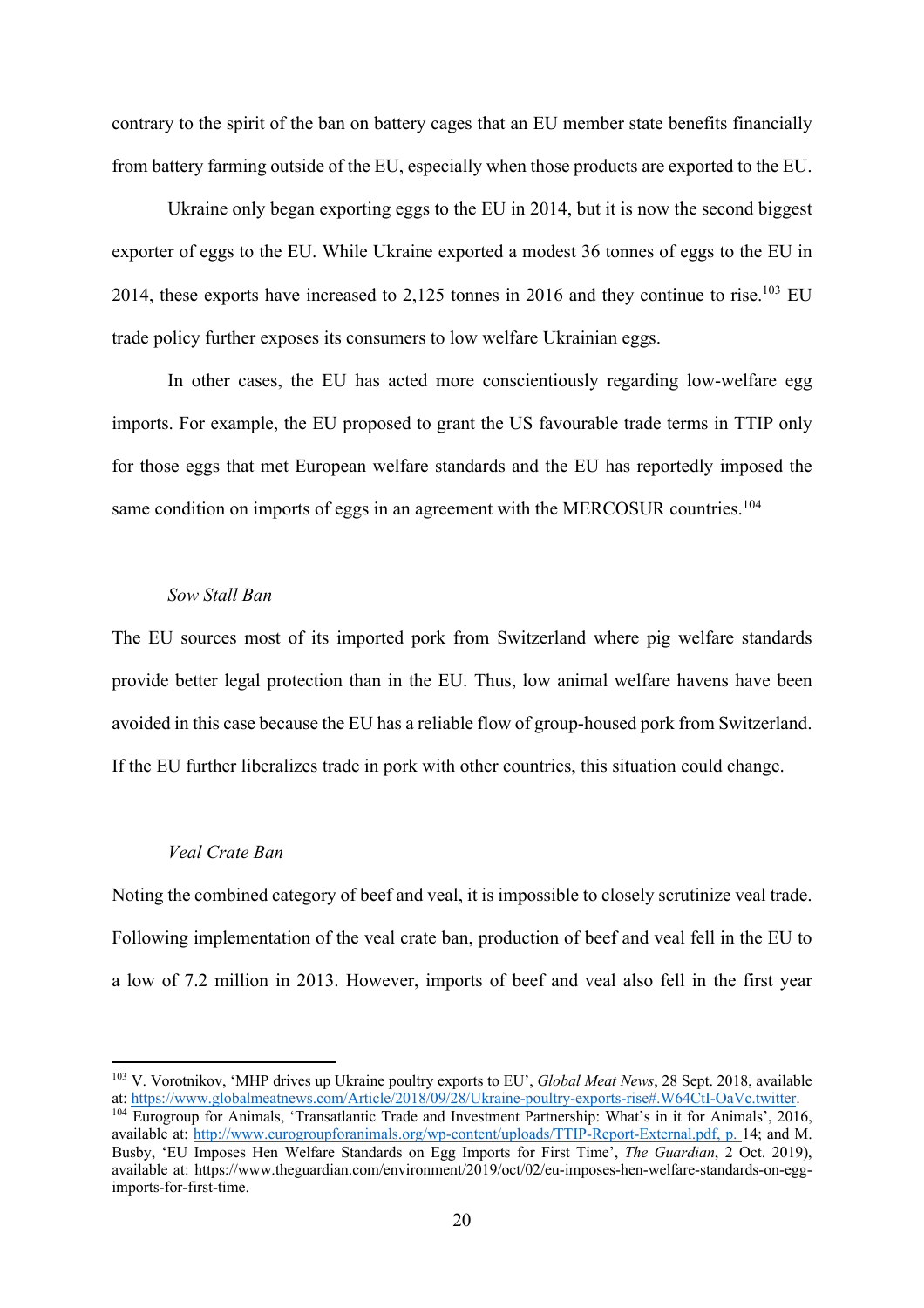following implementation from 376,885 tonnes in 2006 to 305,840 tonnes in 2007 and to 191,910 tonnes in 2008.

The top exporters of beef and veal to the EU are Brazil, Uruguay, Argentina, Australia, the US, Namibia, Botswana, New Zealand and Paraguay. Despite the inadequate data available, the fall in imports to the EU of beef and veal suggests that no animal welfare haven has arisen in this case. However, the EU's bilateral trade negotiations with the MERCOSUR countries creates a risk of increased low welfare imports.105

#### *Discussion of Low Animal Welfare Havens*

The data presented here fails to demonstrate a mass shift of production to non-EU countries following enactment of the bans discussed. However, while low animal welfare havens are not a widespread problem, the case of Ukrainian egg production indicates that low animal welfare havens can arise in the existing regulatory environment. The available trade data, which does not specify method of production, does not make this immediately clear.

It is fortunate that the EU has a reliable supply of high welfare Swiss pork at present. However, the EU's ambitious bilateral trade policy puts this situation at risk. The EU routinely offers sizeable pork tariffs in trade negotiations. <sup>106</sup> This may lead to new or enhanced export markets to the EU in pork reared through intensive confinement.

Sophisticated economic modelling would be required to analyse all the forces acting upon the trade in animal products in order to determine why low animal welfare havens have not yet arisen. This is neither possible nor necessary here. The fundamental conclusion to be drawn here regards the way in which the available data masks animal harm and the dangers

<sup>105</sup> EU-Mercosur Trade Agreement, agreement in principle, Brussels (Belgium), 1 Jul. 2019, https://trade.ec.europa.eu/doclib/docs/2019/june/tradoc\_157964.pdf.

<sup>&</sup>lt;sup>106</sup> E.g. Comprehensive Economic and Trade Agreement between Canada, of the one part, and the European Union and its Member States, of the Other Part [2017] OJ L 11/23, p. 237; and New EU-Mexico Agreement, agreement in principle, Brussels (Belgium), 23 Apr. 2018, available at: http://trade.ec.europa.eu/doclib/press/index.cfm?id=1833, p. 2.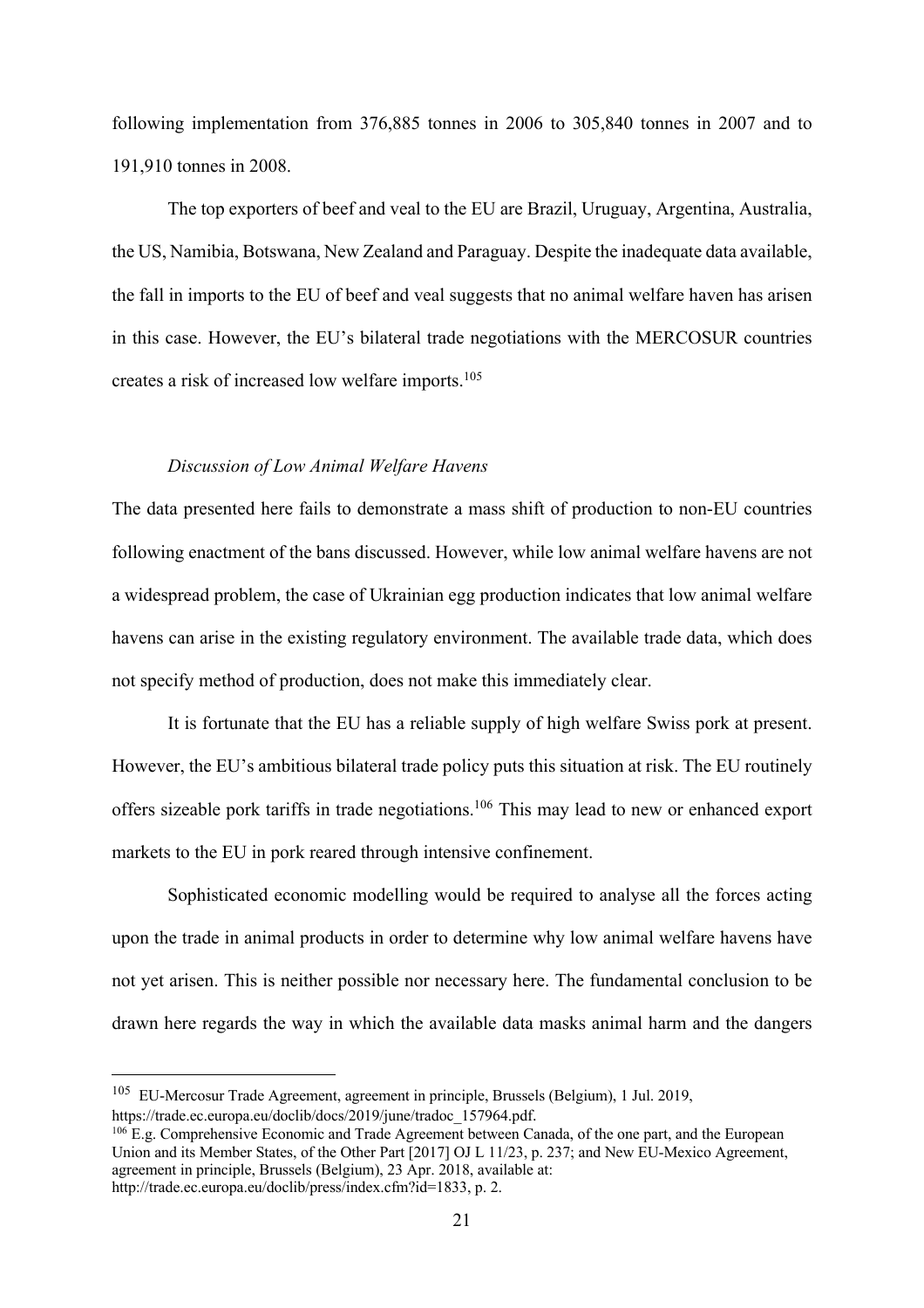posed by EU trade policy to animals, making precise analyses of trade impact impossible. This is true of the data for egg and veal trade.

Tariff classification systems, relied upon to categorize trade data, are very precise.107 They divide animal products according to weight, bone content, temperature (chilled, frozen, etc), and so on. And yet, these classifications ignore method of production and welfare considerations. This makes it impossible for researchers to observe the rate of low welfare imports and the occurrence of low animal welfare havens. In turn, this hinders the development of research aimed at improving the negative impact of animal welfare on trade.

On the basis of this conclusion, it is hoped that this initial investigation will inspire further research into the relevant trade data in order to predict how and when low animal welfare havens may arise.

### **3.5 The Third Component: Chilling Effect**

#### *The Impact of Trade in the WTO's Formative Years*

The establishment of the WTO in 1995 caused concerns in the animal welfare community that it would 'inhibit the development of animal welfare protection legislation'.108 Indeed, a chilling effect can be observed on the use of trade policy to protect animal welfare by the EU. EU trade measures that were drafted around this time and that directly addressed animal welfare were subject to renegotiation, delay, and limitation. Three examples in this regard are the 1999 Laying Hens Directive, the 1991 Leghold Traps Regulation, and the 2009 Cosmetics Regulation.

<sup>&</sup>lt;sup>107</sup> The Harmonized System, a tariff classification nomenclature developed by the World Customs Organization, available at: http://www.wcoomd.org/en/topics/nomenclature/overview/what-is-the-harmonized-system.aspx. <sup>108</sup> Harrop and Bowles, n. 35 above, p. 64; and Fisher, n. 4 above.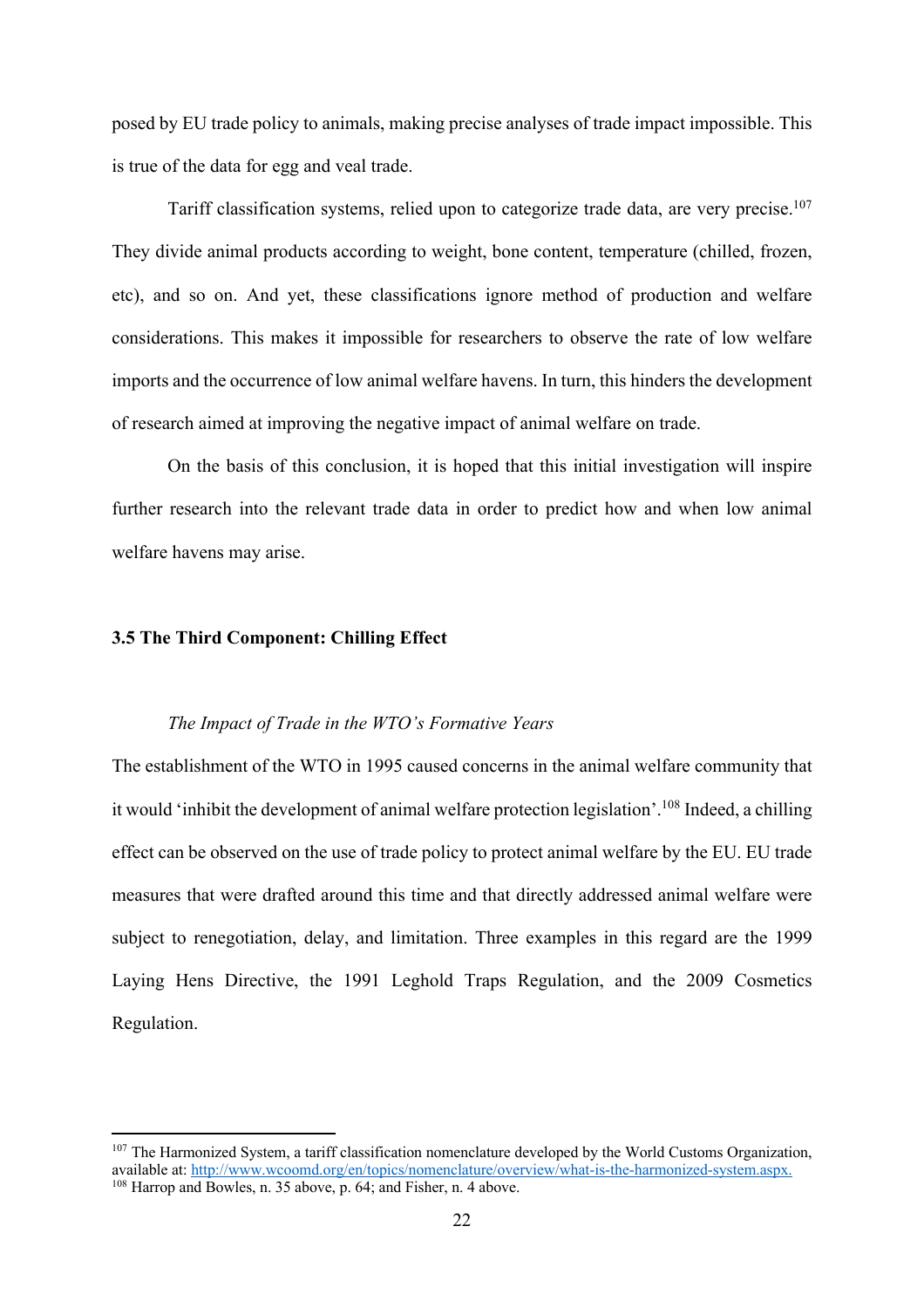The 1999 Laying Hens Directive bans the use of battery cages for laying hens in the EU without restricting imports.<sup>109</sup> The EU knew this would competitively disadvantage its producers.110 At EU parliamentary questions, the Commission gave no clear indication as to how it would handle the threat of cheap, unregulated imports.<sup>111</sup>

The 1991 Leghold Traps Regulation bans the use of cruel leghold traps within the EU and the importation of particular furs, unless the exporting state regulates trapping methods to meet internationally agreed 'humane trapping standards'.112 Leghold traps capture animals with a steel jaw that does not kill the animal but restrains them, causing severe injury and distress.

The import restriction has had little practical effect. Enforcement of the regulation was delayed and weakened. The US and Canada threatened to challenge the regulation under the WTO rules.<sup>113</sup> In response, the European Commission postponed the start date of the ban from 1 January 1995 to 1 January 1996.114 It proposed another year long delay.115 This was apparently due to 'doubts as to the legality of the ban'.116 The ban went into effect on 1 January 1996 but the Commission blocked implementation by 'asking customs authorities not to

<sup>109</sup> Laying Hens Directive, n. 88 above.

<sup>&</sup>lt;sup>110</sup> Harrop and Bowles, n. 35 above, p. 80.

<sup>&</sup>lt;sup>111</sup> European Commission, 'Answer to written question E-0546/2000 by William Newton Dunn (ELDR) to the Commission on Welfare of laying hens', 12 May 2000, available at: http://www.europarl.europa.eu/sides/getAllAnswers.do?reference=E-2000-0546&language=EN.

<sup>&</sup>lt;sup>112</sup> Regulation 3254/91 prohibiting the use of leghold traps and the introduction into the Community of pelts and manufactured goods of certain wild animal species originating in countries which catch them by means of leghold traps or trapping methods which do not meet international humane trapping standards [1991] OJ L308/34, Arts. 2 & 3.1.

<sup>113</sup> A. Nollkaemper, 'The Legality of Moral Crusades Disguised in Trade Laws: an Analysis of the EC 'Ban' on Furs from Animals Taken by Leghold Traps' (1996) 8(2) *Journal of Environmental Law*, pp. 237-56, at 238.

<sup>&</sup>lt;sup>114</sup> Regulation 1771/94 laying down new provisions on the introduction into the Community of pelts and manufactured goods of certain wild animal species [1994] OJ L184/3.

<sup>115</sup> Commission Proposal COM/1995/737 for a Council Regulation (EC) amending Council Regulation (EEC) No 3254/91 prohibiting the use of leghold traps in the Community and the introduction into the Community of pelts and manufactured goods of certain wild animal species originating in countries which catch them by means of leghold traps or trapping methods which do not meet international humane trapping standards [1995] OJ C58/17, Art. 4(1)-(2).

<sup>116</sup> Nollkaemper, n. 124 above, p. 243.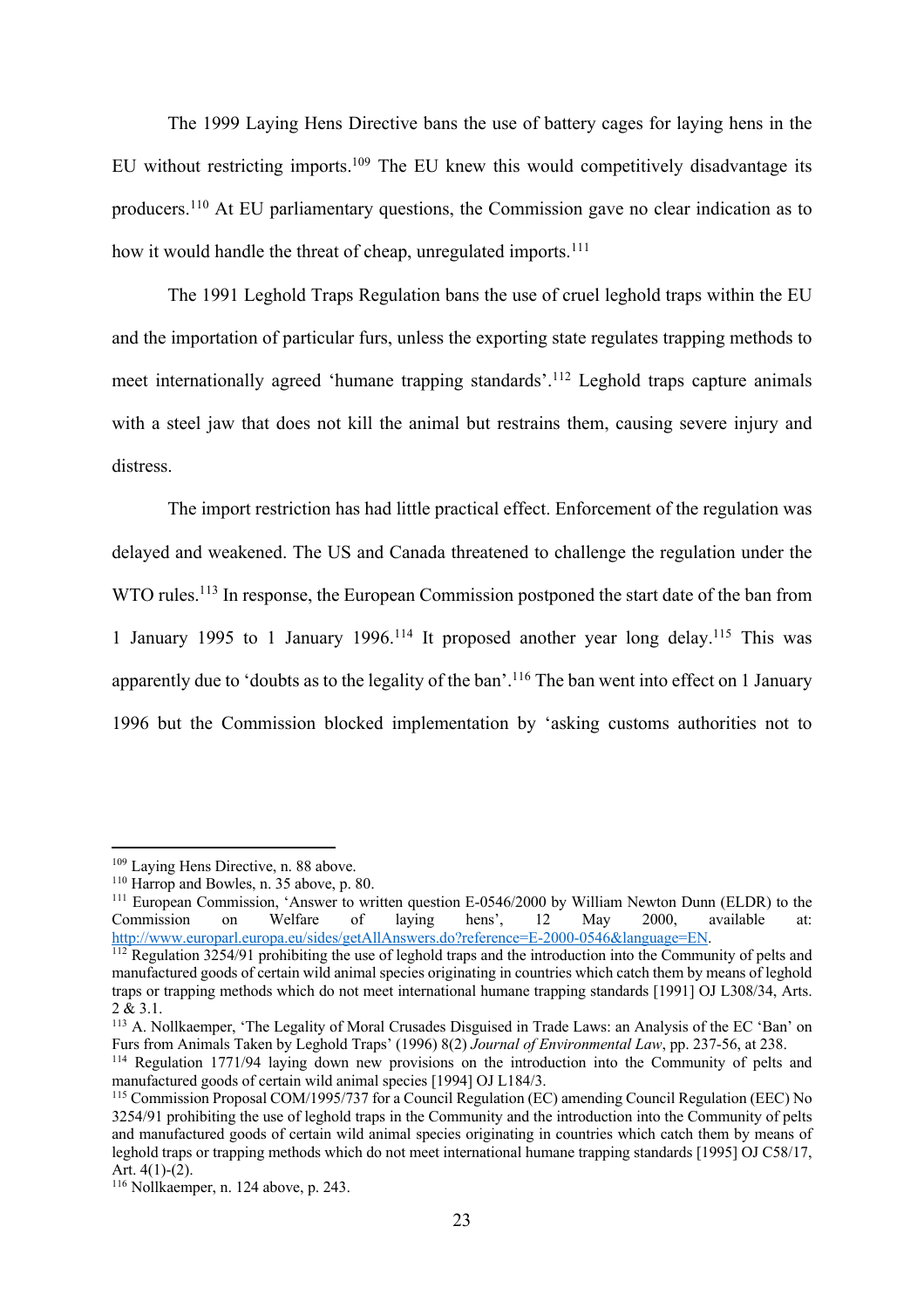implement it'.117 The Commission counterintuitively described implementation of the ban by member states as illegal.<sup>118</sup>

Further, the EU failed to apply the fur import ban to the US, Canada, and Russia (the main fur exporting countries) for many species.<sup>119</sup> A tripartite agreement was negotiated instead which did 'little to discourage the use of leghold traps'.120

The 1976 Cosmetics Directive (now re-implemented as the 2009 Cosmetics Regulation) bans the performance of animal testing for cosmetic products and ingredients in the EU or the placing on the market of such products (including imports).<sup>121</sup>

Enforcement was postponed multiple times from 1 January 1998 to 11 September 2004, 11 March 2009 and 11 March 2013 for different parts of the regulation.122 The proposal for the second postponement notes doubts regarding the WTO legality of the measure.<sup>123</sup> This reveals that the EU's reservations regarding the WTO rules impacted the decision to delay implementation. The literature is critical of the Commission's 'cautious analysis' of the WTO rules.124

The EU was aware of the potential for diverging animal welfare standards to negatively impact high welfare producers in the EU. This was recognized in the preamble and Article 8 to the 1998 Farming Directive.<sup>125</sup> However, the three examples discussed in this section suggest that concern regarding the GATT panel's history of unfavourable treatment toward

<sup>117</sup> Ibid.

<sup>118</sup> Ibid.

<sup>119</sup> Commission Decision of 14 October 1998 amending Council Decision 97/602/EC concerning the list referred to in the second subparagraph of Article 3(1) of Regulation (EEC) No 3254/91 and in Article 1(1)(a) of Commission Regulation (EC) No 35/97 [1998] OJ L 286/56.

<sup>120</sup> Nollkaemper, n. 124 above, p. 243.

<sup>&</sup>lt;sup>121</sup> Regulation 1223/2009 of the European Parliament and of the Council on cosmetic products [2009] OJ L342/52, Art  $18(1)(a)-(d)$ .

<sup>&</sup>lt;sup>122</sup> Commission Proposal COM/2000/0189 for a directive of the European Parliament and of the Council amending for the seventh time Council Directive 76/768/EEC on the approximation of the laws of the Member States relating to cosmetic products [1976] OJ C 311/E/134, para. 1.2. <sup>123</sup> Ibid.

<sup>&</sup>lt;sup>124</sup> G. de Búrca & J. Scott (eds), *The EU and the WTO: Legal and Constitutional Issues* (Hart Publishing, 2001), p. 8.

<sup>&</sup>lt;sup>125</sup> Directive 98/58/EC concerning the protection of animals kept for farming purposes [1998] OJ L221/23, preamble & Art. 8.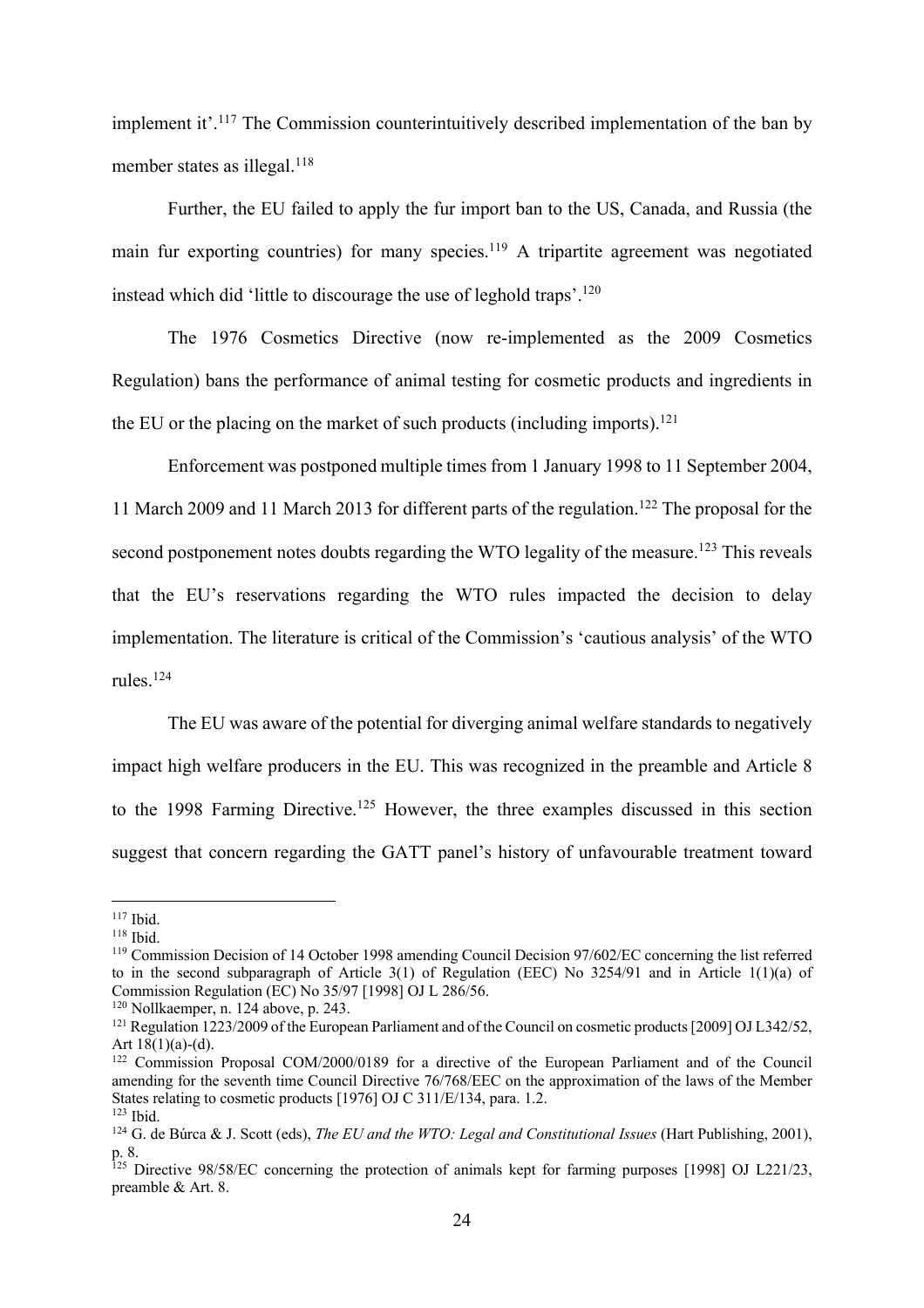environmental objectives and the potential for costly challenge under the WTO's new dispute settlement mechanism were strong enough to override concerns for the competitiveness of producers in the EU.

#### *The Impact of Trade in the Early 2000s*

The chilling effect surrounding the WTO's establishment has persisted. This fact has been largely ignored by those commentators who were critical of the WTO's impact around the time of its establishment.

Most EU animal welfare legislation enacted following the WTO's establishment does not contain trade restrictions.<sup>126</sup> For example, when proposing higher welfare standards for broiler chickens, the European Parliament proposed to regulate and prohibit imports that did not comply.<sup>127</sup> However, the final version of the measure contains no such import ban.<sup>128</sup> There are exceptions where the EU restricts trade to pursue conservation and animal health objectives.129 Also, in two cases (cat and dog fur, and seal products), the EU enacted trade restrictions to protect animal welfare.130

However, the EU displays an overall hesitance. This may have been caused, in part, by the EU's failed attempt to initiate a multilateral dialogue on animal welfare and trade through a proposal to the WTO.<sup>131</sup> WTO members were not enthused, arguing that this was an issue for

<sup>&</sup>lt;sup>126</sup> I. Offor, 'The Chilling Effect of the World Trade Organisation on European Union Animal Welfare Protection' (LLM Thesis, The University of Aberdeen, April 2017), pp. 76 & 89.

 $127$  European Parliament legislative resolution COM 2005/0221 on the proposal for a Council directive laying down minimum rules for the protection of chickens kept for meat production [2005] OJ C290E/86, amendment 8.

<sup>128</sup> Ibid.

<sup>129</sup> Offor, n. 137 above, p. 89.

<sup>&</sup>lt;sup>130</sup> Cat and Dog Fur Regulation n. 77 above; Seals Regulation n. 66 above.

<sup>&</sup>lt;sup>131</sup> WTO Committee on Agriculture, n. 76 above.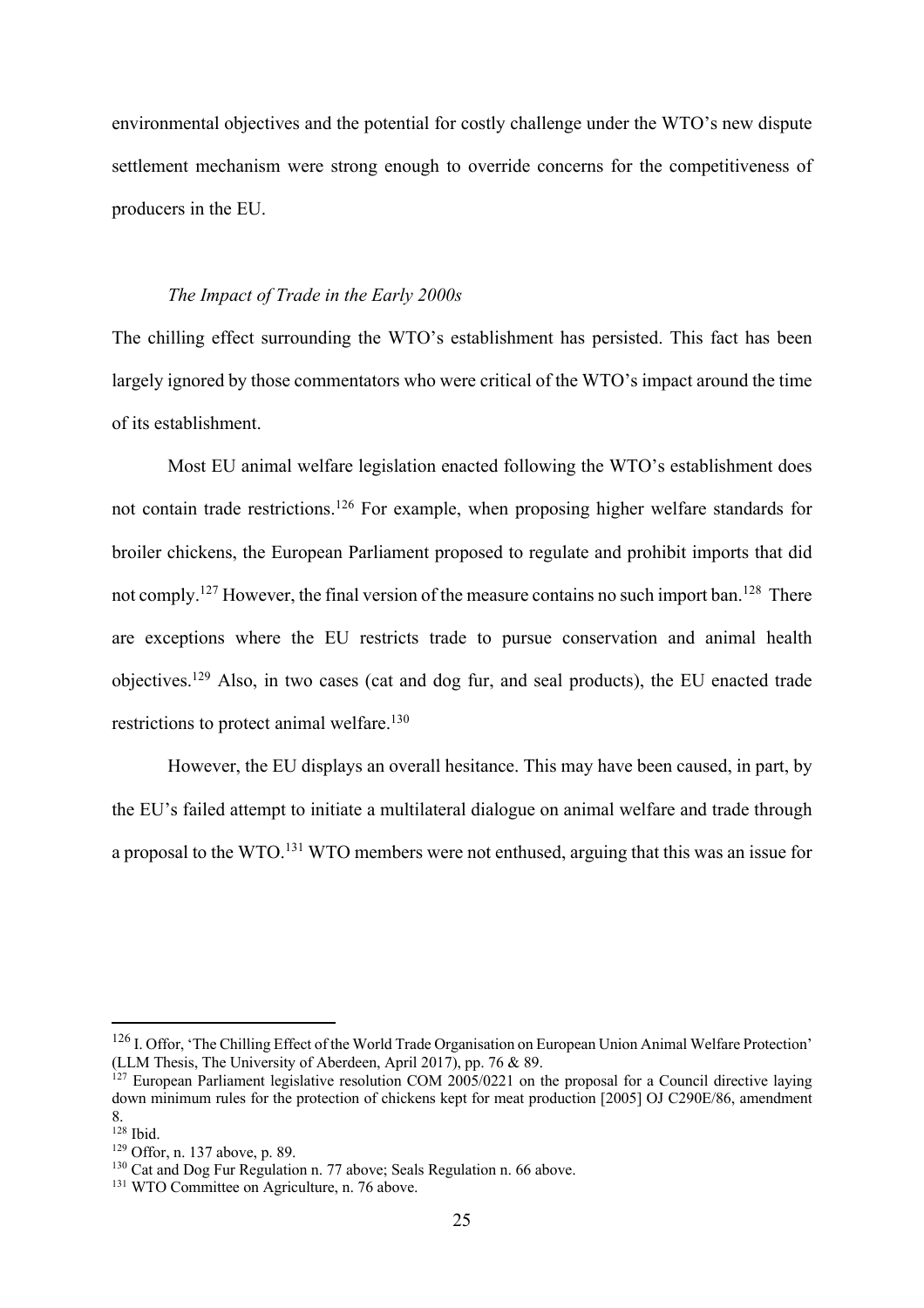the OIE.132 As a result, the EU shifted its focus to including animal welfare in its bilateral trade policy.133

The cat and dog fur import ban and the seal product import ban do not strike at the most pressing animal welfare issues impacted upon by trade. Intensive livestock farming for meat and dairy production causes more significant and long-lasting harm to welfare than the killing of wild seals for fur.134 Further, the cat and dog fur import ban justifies its limited scope by reference to societal preferences regarding animal husbandry.<sup>135</sup> This choice has nothing to do with welfare science.

The EU deals with animal welfare inconsistently in its trade policy. However, such inconsistency has been found to be compliant with the WTO rules.<sup>136</sup> This is because requiring moral consistency would paralyze states, making animal welfare regulation impossible until they could regulate 'every aspect of animal welfare to an equally high standard' in a 'perfectly simultaneous and consistent fashion'.<sup>137</sup> Thus, regulating animal welfare for public moral reasons in an inconsistent fashion may not be disingenuous per se.

Nonetheless, the EU's inconsistency has been regarded as extreme caution in the face of uncertainty regarding WTO law.138 Peter Stevenson, Chief Policy Adviser at Compassion in World Farming, notes that EU officials often cite incompatibility with WTO rules as the reason for failing to take policy actions on animal welfare.<sup>139</sup> Further, the EU's willingness to tackle

<sup>132</sup> A. Swinbank, 'Like Products, Animal Welfare and the World Trade Organization' (2006) 40(4) *Journal of World Trade,* pp. 687-711, at 690; A.L. Hobbs et al, 'Ethics, domestic food policy and trade law: assessing the EU animal welfare proposal to the WTO' (2002) 27(5) *Food Policy,* pp. 437-54, at 440.

<sup>133</sup> Commission, Animal Welfare Strategy n. 78 above, p. 10.

<sup>&</sup>lt;sup>134</sup> Harrison, n. 9 above.

<sup>&</sup>lt;sup>135</sup> Cat and Dog Fur Regulation, n. 77 above, preamble recital 1.

<sup>136</sup> *EC – Seal Products*, Appellate Body Report, n. 68 above, paras. 5.199-201.

<sup>&</sup>lt;sup>137</sup> R. Howse, J. Langille & K. Sykes, 'Pluralism in Practice: Moral Legislation and the Law of the WTO after Seal Products' (2015-2016) 48(1) The *George Washington International Law Review,* pp. 81-150, at 114-5. <sup>138</sup> K. Cook & D. Bowles, 'Growing Pains: The Developing Relationship of Animal Welfare Standards and the World Trade Rules' (2010) 19(2) *Review of European Community & International Environmental Law,* pp. 227- 38, at 228; S. Charnovitz, 'The Law of Environmental PPMs in the WTO: Debunking the Myth of Illegality' (2002) 27(1) *Yale Journal of International Law,* pp. 59-110, at 76-80; and Fitzgerald, 'Morality may not be Enough', n. 74 above, p. 102.

<sup>139</sup> Stevenson, n. 82 above, p. 1.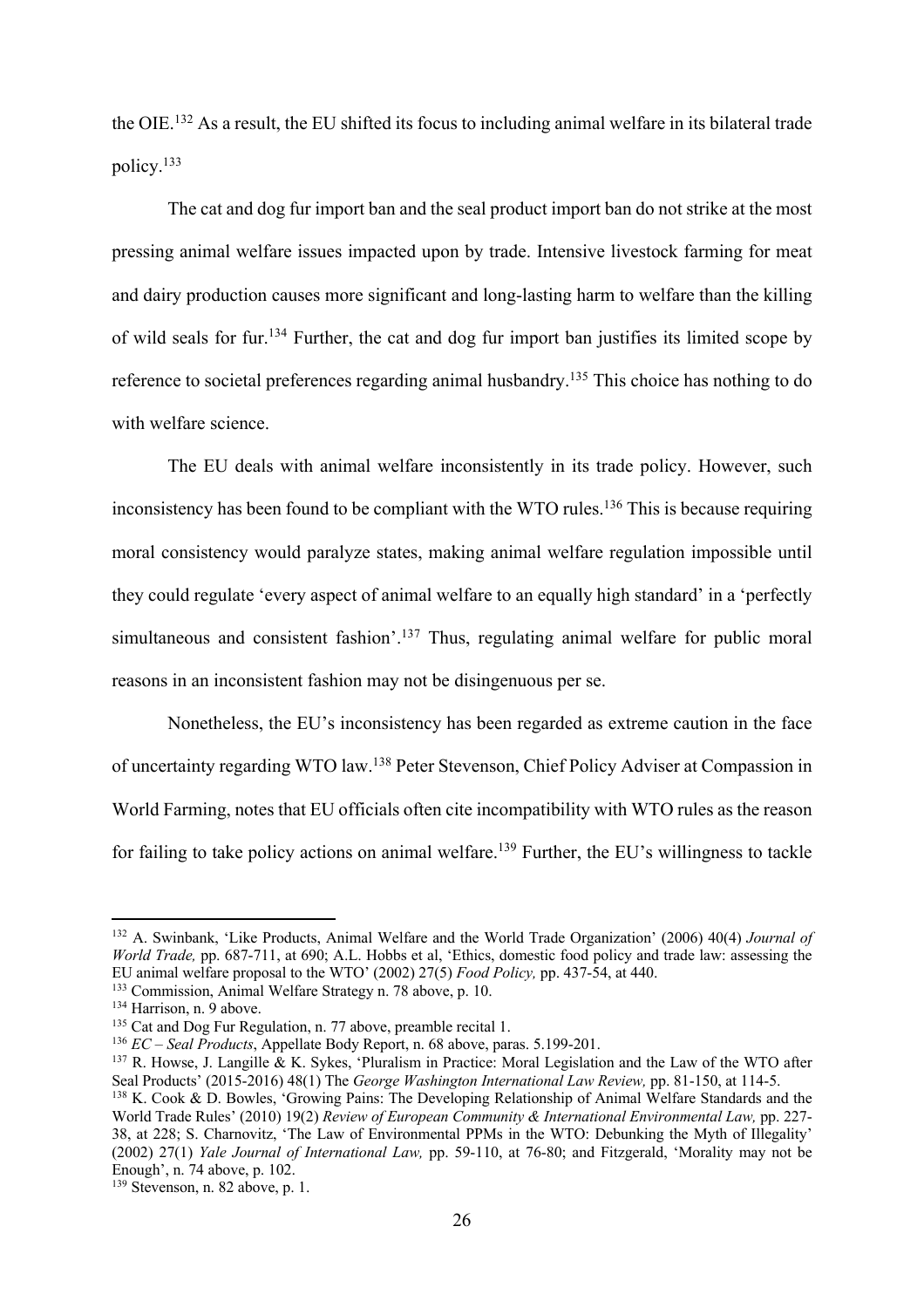some animal welfare issues more strongly than others may reveal other motivating factors such as a desire to satisfy moral appetite for animal welfare without negatively impacting European farmers. The EU's response to the legal certainty provided by *EC – Seal Products* is revealing in that respect.

#### *The Impact of Trade after EC – Seal Products*

*EC – Seal Products* is a landmark case for animal welfare. It is the first case to rule that public moral concern for animal welfare is a legitimate justification for trade restrictions under WTO law.140 As such, *EC – Seal Products* provides a rebuttal of the EU's caution regarding trade restrictions for animal welfare.141 Academics have noted that *EC – Seal Products* opens 'the door to future animal welfare defenses'.142

However, the EU has failed to use this legal clarity to rectify the chilling effect on animal welfare legislation that followed the establishment of the WTO. The EU has not amended the measures that were scaled back and no new welfare-based trade restrictions have been proposed.

Key officials have, at times, downplayed the significance of *EC – Seal Products*. In 2015, in the context of a debate concerning trade restrictions of horse blood products to alleviate animal suffering, Commissioner Vytenis Andriukaitis stated that the 'EU cannot impose its animal welfare standards on third countries due to very stringent requirements under WTO law'.143 His statement indicates a lack of understanding of the legal issues at hand. *EC – Seal Products* confirms that the EU can restrict trade to protect the public morality of its *own* citizens. It can use unilateral measures, such as the seals regime, to protect the welfare of

<sup>140</sup> I. Offor & J. Walter, 'GATT Article XX(a) Permits Otherwise Trade-Restrictive Animal Welfare Measures' (2017) 12(4) *Global Trade and Customs Journal,* pp. 158-66.

<sup>&</sup>lt;sup>141</sup> For foreshadowing, see Cook and Bowles, n. 149 above, p. 228.

<sup>&</sup>lt;sup>142</sup> Howse, Langille & Sykes, n. 148 above, p. 113.

<sup>143</sup> Letter from Commissioner Vytenis Andriukaitis to Reineke Hameleers, Director at Eurogroup for Animals (8 December 2015).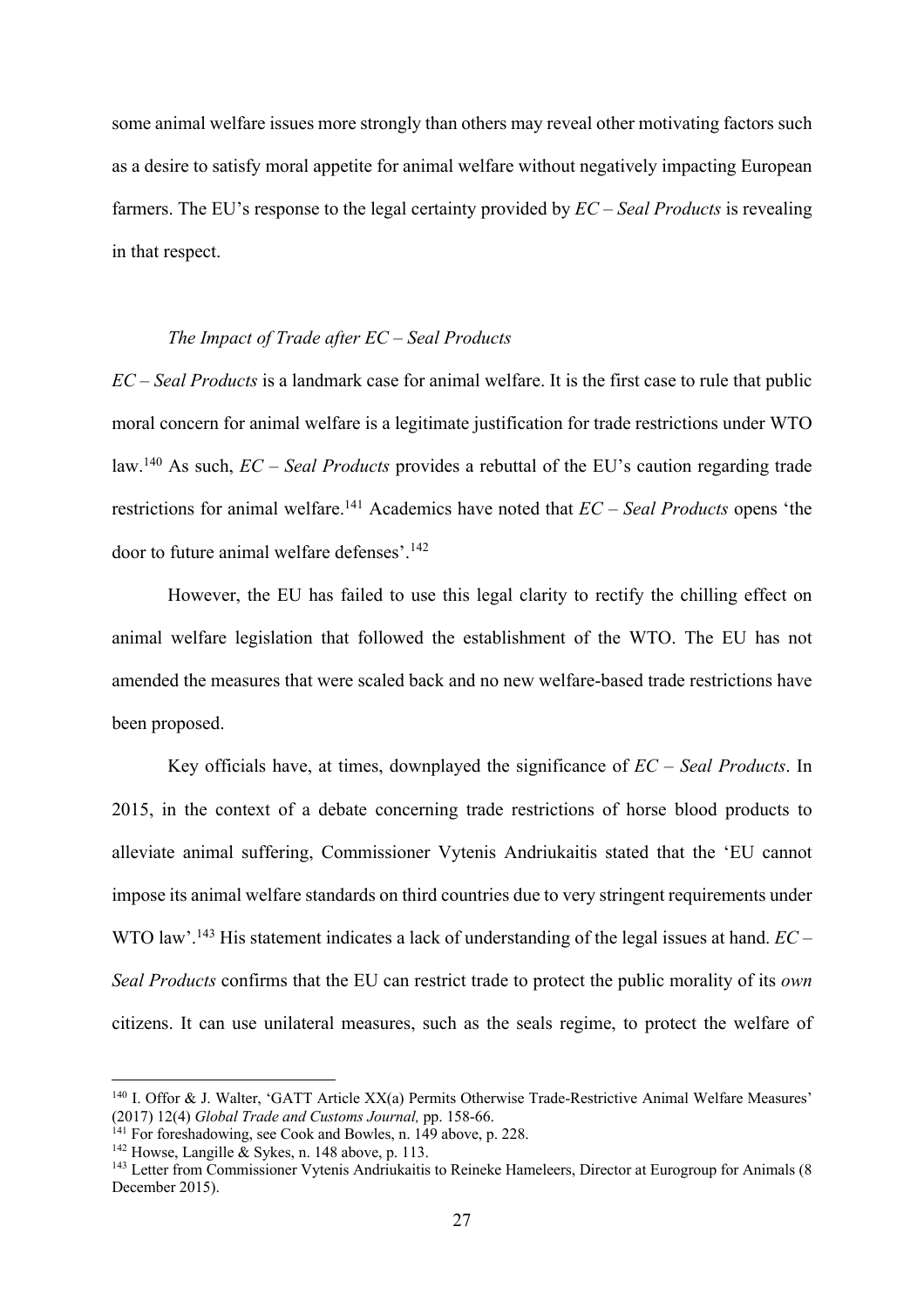animals both domestically and abroad in the pursuit of this objective. This does not amount to the imposition of standards on third countries. Of course, one cannot assume the outcome of *EC – Seal Products* would be replicable in disputes regarding other animal products. However, the EU has shown no ambition to explore what the outcome of this case might mean for other trade restrictions aimed at protecting public morality related to animal welfare.

A recent European Commission report on the impact of the EU's animal welfare international activities on the competitiveness of European livestock production highlights the limited role the EU envisages for trade policy in tackling animal welfare goals. It also highlights a focus on bilateral trade policy as opposed to unilateral or multilateral mechanisms.144 The limited role for trade policy is further evidenced by the neglect of trade policy demonstrated in the early work of the EU's new Animal Welfare Platform.<sup>145</sup> The EU has, in fact, inspired some improvements to animal welfare regulation through its bilateral trade policy, such as with the EU-Chile Free Trade Agreement.<sup>146</sup> However, the EU has demonstrated that it is not updating its policy regarding trade and animal welfare in the light of *EC – Seal Products*.

# *Discussion of the Chilling Effect*

Trade, linked to the establishment of the WTO, has had a chilling effect on the EU's animal welfare legislation. This impact has persisted despite the *EC – Seal Products* dispute which provided regulatory autonomy for WTO members to restrict trade in order to protect animal welfare. Thus, arguably the EU continues to prioritize trade over animal welfare objectives

<sup>&</sup>lt;sup>144</sup> European Commission, 'Report from the Commission to the European Parliament and the Council on the impact of animal welfare international activities on the competitiveness of European livestock producers in a globalized world', COM(2018)42 final, 26 Jan. 2018, available at: https://eur-lex.europa.eu/legal-<br>content/en/TXT/?uri=CELEX%3A52018DC0042, p. 4.

 $\frac{145}{145}$  Commission Decision establishing the Commission Expert Group "Platform on Animal Welfare" [2017] OJ C 31. Meeting documents available at :https://ec.europa.eu/food/animals/welfare/eu-platform-animal-welfare/meetings\_en

 $\sqrt[146]{246}$ Cabanne, n. 78 above.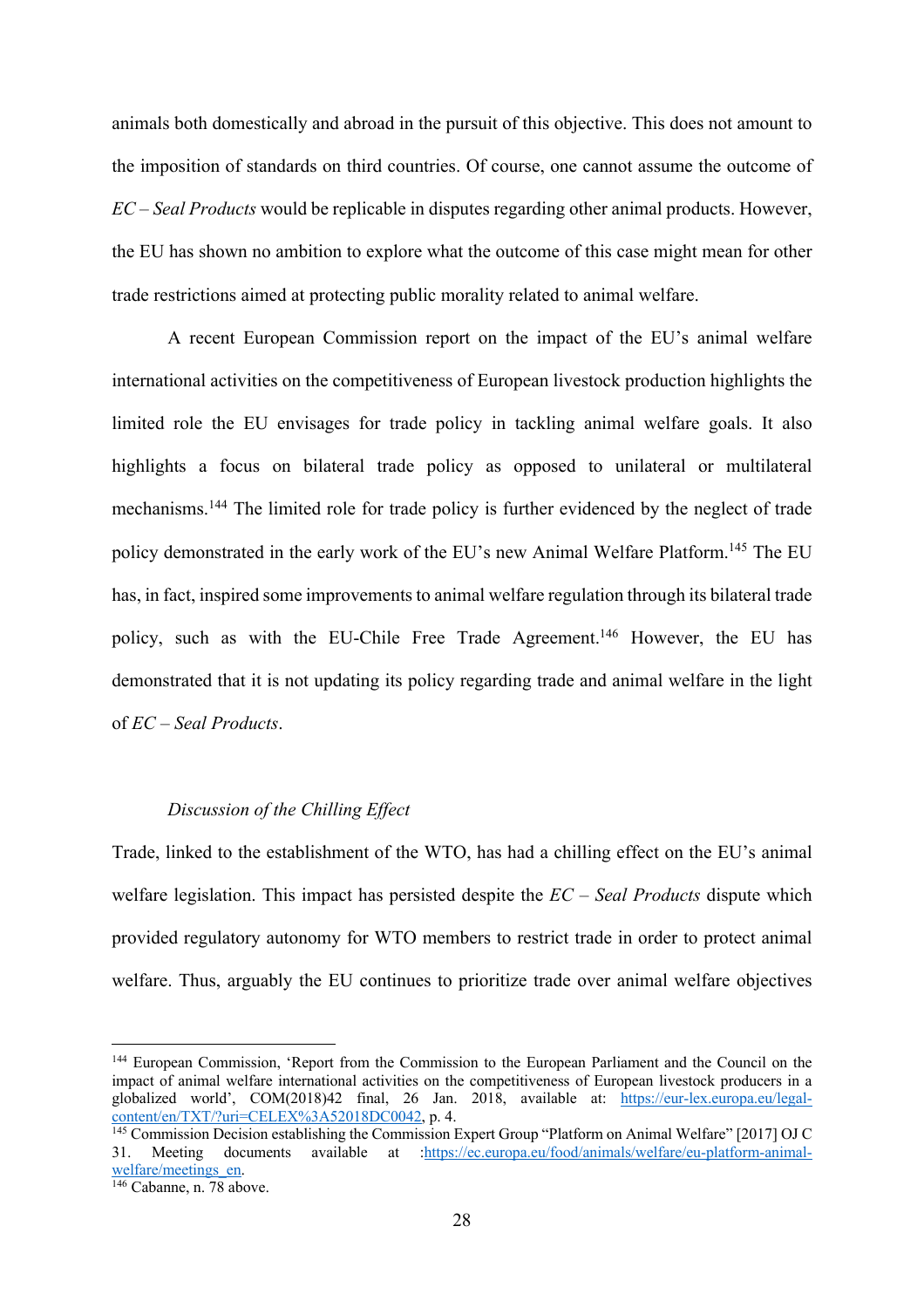without the excuse of WTO restrictions and without sustained attention and criticism in academic circles.

The sporadic nature of the EU's legislation on animal welfare and trade could be attributed to the subjective nature of legislating on moral issues and the moral schizophrenia common in moral attitudes towards different species of animal.<sup>147</sup> It could also point to a problematic balancing of political priorities and legal objectives. Indeed, the persistence of the chilling effect supports arguments that the WTO has been used as a scapegoat to mask low political will for strong animal welfare protection in the EU.148

# **4. PATERNALISTIC TRADE LAW AND POLICY AS ILL-SUITED PRIMARY DRIVERS OF GLOBAL GOVERNANCE FOR ANIMALS**

Attempted reconciliations of trade and animal welfare have had a limited impact on the lives and wellbeing of animals. While this partly owes to the chilling effect of the WTO, this policy failure has persisted despite the favourable ruling in *EC – Seal Products*. Thus, trade policy is a poor domain in which to pursue the legal protection of animals.

Traditionally, animal law researchers were alert to the dangers posed to animals by trade policy, particularly the WTO.<sup>149</sup> However, as the WTO has proven itself capable of incorporating animal interests into dispute settlement proceedings, researchers have grown complacent. Most commentators avoid dwelling on the fact that, despite the favourable ruling

<sup>147</sup> Howse, Langille & Sykes, n. 148 above, p. 114-5; and G. Francione, *Animals as Persons* (Columbia University Press, 2008), p. 150.

<sup>148</sup> E.g. Fitzgerald, 'Morality may not be Enough', n. 74 above, p. 102.

<sup>149</sup> E.g. P. Fitzgerald, *International Issues in Animal Law: The Impact of International Environmental and Economic Law upon Animal Interests and Advocacy* (Carolina Academic Press, 2012), p. 172; Grethe, n. 81 above, p. 318; and Stevenson, n. 82 above, pp. 107-42.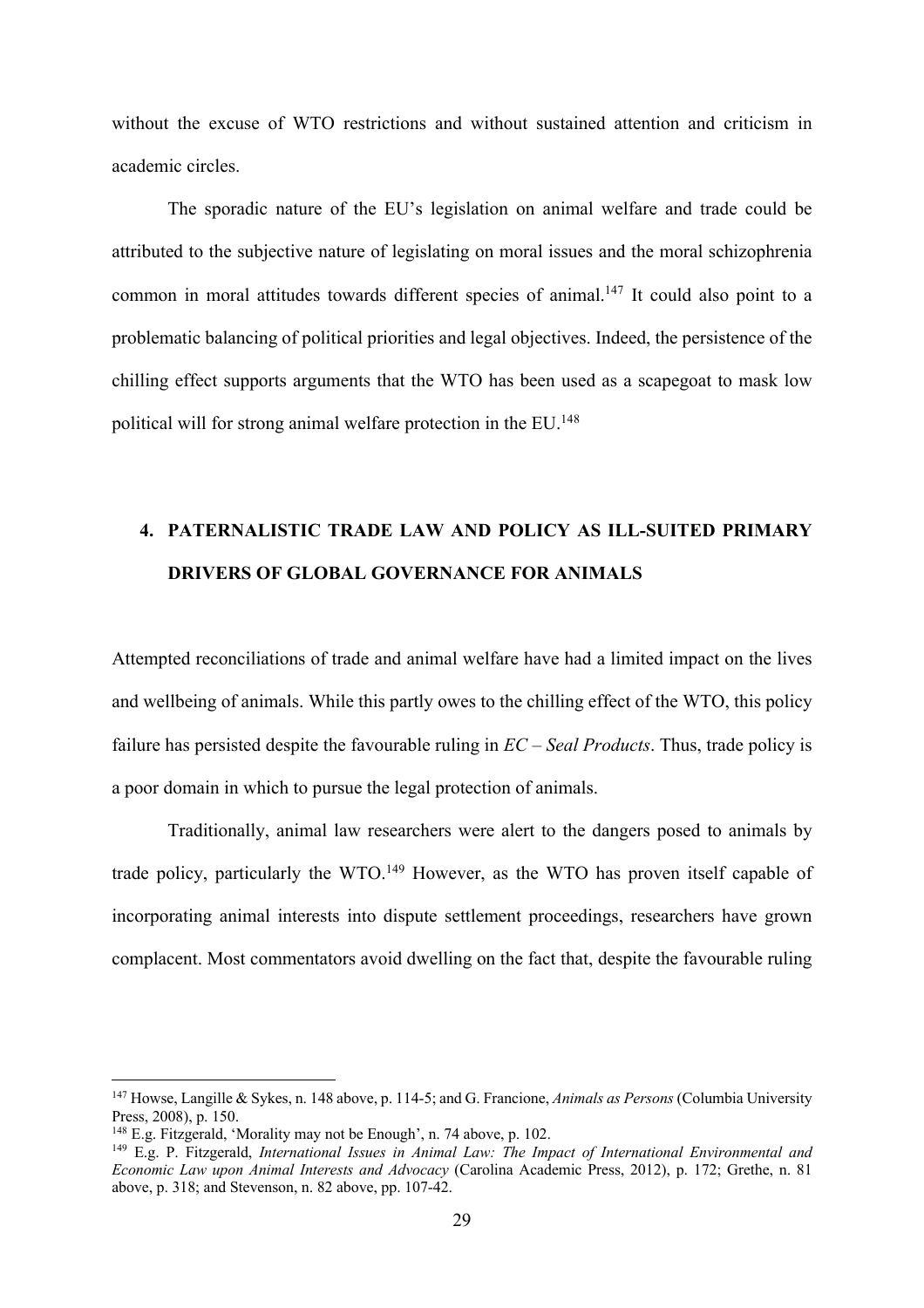set out in *EC – Seal Products*, trade policy continues to take precedence over animal protection.150

*EC – Seal Products* has been hailed as a great success for animals. <sup>151</sup> Thomas Kelch and Lurie and Kalinina have argued the case provides members with a solid footing on which to protect animal welfare.<sup>152</sup> Charlotte Blattner, while noting the limitations of the WTO as a forum for animal protection, argues that the WTO has progressed the international conversation on animal welfare more than any 'global animal treaty law'.153 Katie Sykes argues that developments in trade law have the 'potential to materially improve the level of effective legal protection for animals around the world'.154

These points are well made. For example, the present author shares Katie Sykes' view that the WTO has become an important context for the development of animal protection norms.<sup>155</sup> However, a strong critique ought to be launched against situating the development of animal norms within trade policy contexts so as to transcend the liberal conception of animal protection which goes no further than forbidding 'unnecessary' suffering. This liberal conception diverts attention from the harm that continues to be caused by animal trade. It is reasonable for animal welfare NGOs to seek to influence trade policy within the existing structures of EU policy as restricted by WTO law.156 However, the academic literature should provide more critical thought. While trade law and policy have been the primary drivers of a global discussion regarding animal welfare, they are inappropriate drivers for the following reasons.

<sup>150</sup> *EC – Seal Products*, n. 68 above, pp. 26-7.

<sup>&</sup>lt;sup>151</sup> Howse, Langille & Sykes, n. 148 above, p. 113.

<sup>152</sup> T.G. Kelch, *Globalization and Animal Law: Comparative Law, International Law and International Trade,*   $2<sup>nd</sup>$  edn. (Kluwer Law International ed, 2017), p. 265; and Lurie & Kalinina, n. 5 above.

<sup>153</sup> C. Blattner, 'An Assessment of Recent Trade Law Developments from an Animal Law Perspective: Trade Law as the Sheep in Wolf's Clothing' (2016) 22(2) *Animal Law*, pp. 277-310, at 289 & 299.

<sup>154</sup> Sykes, 'Globalisation', n. 80 above, p. 57.

 $155$  Ibid.

<sup>156</sup> E.g. Eurogroup for Animals, n. 111 above.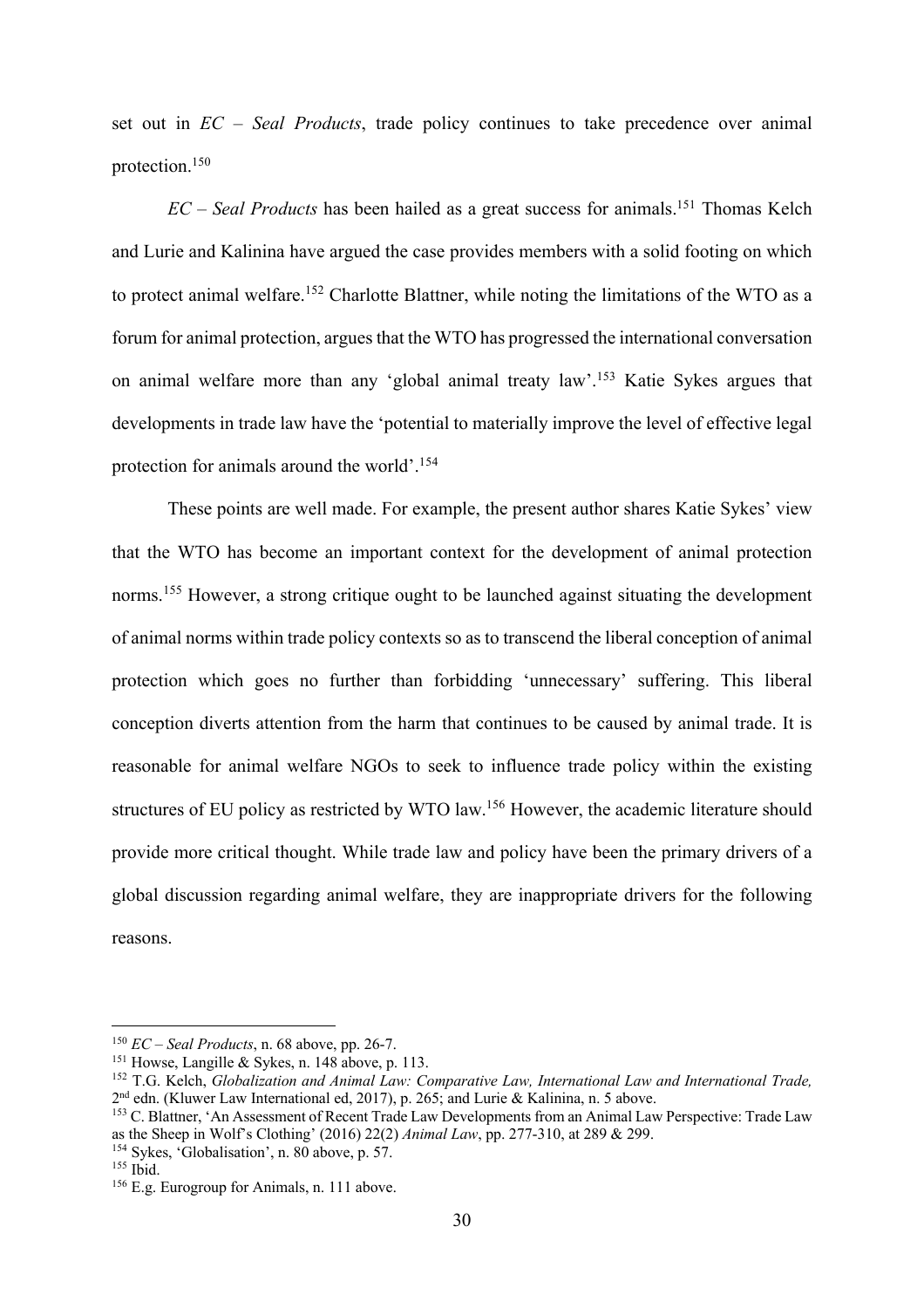Firstly, it is not positive for the long-term advancement of animal welfare that the WTO anchors animal protection to the fickle and geographically variable concept of public morality. Also, relying on dispute settlement for progress is problematic because it depends upon WTO members deciding which disputes to raise. Thus, *EC – Seal Products* could improve wild seal welfare but there is silence regarding trade that facilitates more long-lasting harms, such as unregulated imports of battery caged eggs.

Secondly, regulating trade of animals and their products presupposes and reinforces a cultural understanding of animals as property.157 Trade policy fails to recognize the special status of animals afforded by other legal regimes. For example, the product classification systems relied upon by trade policy categorize animal products according to their use by humans.<sup>158</sup> Trade in animals and animal products is also frequently measured by monetary value or by weight, not by headcount.<sup>159</sup> These practices brutalize and objectify animals, encouraging a self-reinforcing culture of disregard for animal interests. Thus, trade law is more primitive than animal welfare laws which afford animals a sui generis legal status:<sup>160</sup> they are owned like property but they are also afforded certain special protections.<sup>161</sup>

Trade law and policy have disproportionately impacted the normative underpinnings of global governance for animals or "global animal law". This is both due to the force of trade law and the absence of animal-centric global law. Global animal law is in very early development. Animal law has taken hold in most domestic jurisdictions. <sup>162</sup> However, there is no international treaty on animal welfare and efforts to enact a Universal Declaration on Animal Welfare at the UN have not met with success.<sup>163</sup> The closest thing to an animal law

<sup>157</sup> For consequences, see G.L. Francione, *Animals, Property and the Law* (Temple University Press, 1995).

<sup>&</sup>lt;sup>158</sup> The Harmonized System, n. 117 above.

<sup>159</sup> Ibid.

<sup>160</sup> E.g. Animal Welfare Act 2006 c 45 (United Kingdom), s. 4.

<sup>161</sup> M. Bowman, P. Davies & C. Redgwell (eds), *Lyster's International Wildlife Law,* 2nd edn. (Cambridge University Press, 2010), pp. 673-6.

<sup>162</sup> Ibid.

<sup>&</sup>lt;sup>163</sup> For support, though nothing has been enacted or seriously contemplated at the UN, see M. Gibson, 'The Universal Declaration of Animal Welfare' (2011) 16(2) *Deakin Law Review,* pp. 539-67.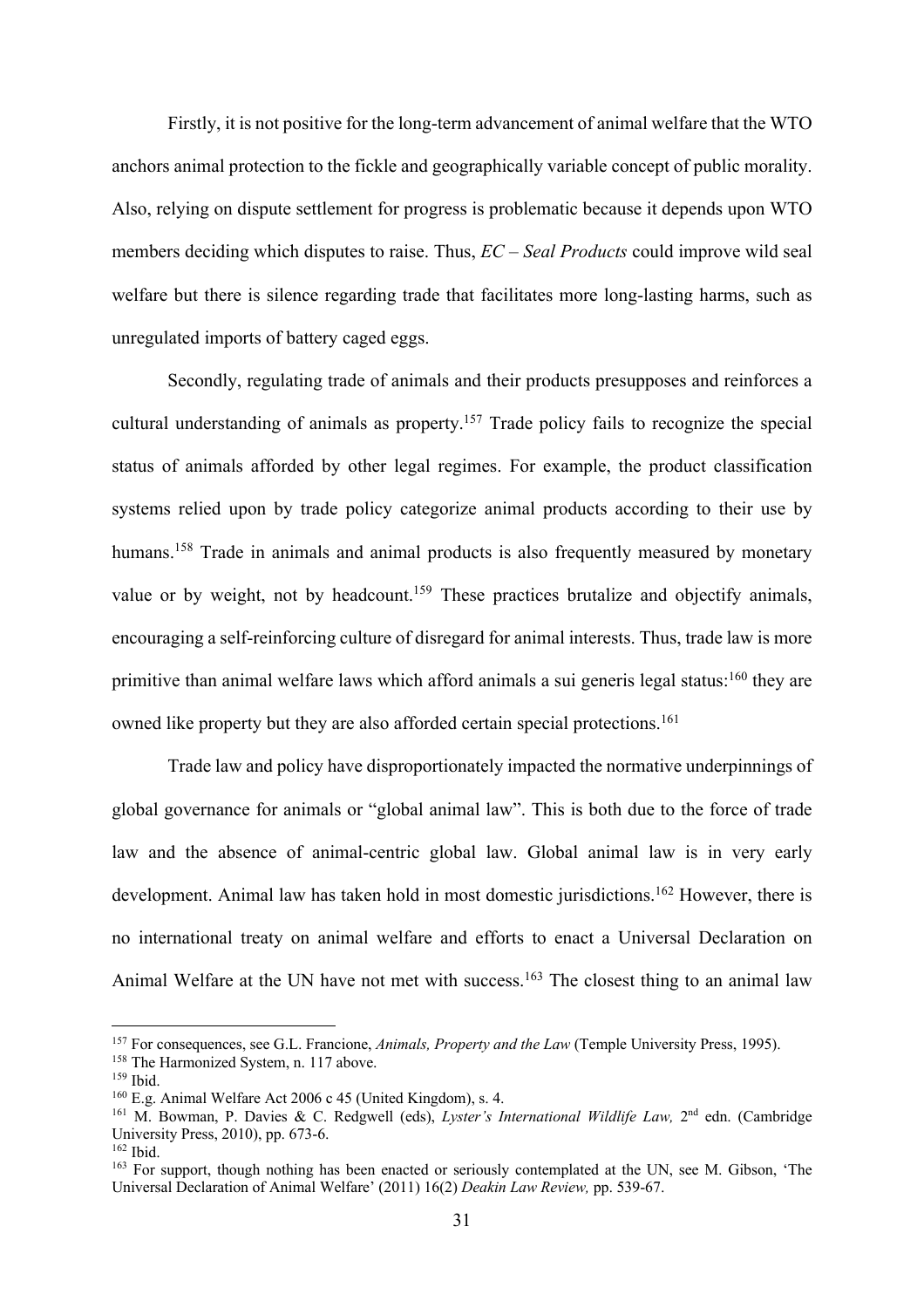treaty is soft law in the form of non-binding animal welfare standards in the World Organization for Animal Health's terrestrial animal health code. 164

Despite its underdevelopment, global animal law *is* emerging, at least as an academic discourse. There is now a global animal law section at the Max Planck Institute,<sup>165</sup> a Global Animal Law Project,<sup>166</sup> two published symposiums on global animal law,<sup>167</sup> and a conference series.<sup>168</sup> This academic discourse must build its own voice and worldview, distinct from the trade linkage debate. Otherwise, the pre-eminence of trade law is likely to result in a balancing of interests that weighs in favour of a liberal conception of free trade.

WTO law has attained a degree of legal enforceability that is unmatched by most other issues of global governance.<sup>169</sup> Thus, it is not negative, *per se*, that animal welfare should find a place within the WTO.<sup>170</sup> However, it is detrimental that the most influential pronouncements on animal welfare at the global level have emanated from trade officials using trade-centric language in pursuit of economic objectives. There is no expertise on issues of animal welfare at the WTO.171 Thus, the WTO legal structure should be rejected as the absolute limit and framework for research on trade and animal welfare.<sup>172</sup> Instead, the WTO system should be examined for 'evidence of its larger effects' in order to inspire reform.173 This requires transplanting trade and animal welfare research into the global animal law academic space.

The pre-eminence of trade law and the linkage debate partly explains why empirical research on the impacts of trade on animals has not been forthcoming. Growing complacency

<sup>164</sup> E.g., OIE, n. 56 above, s. 7.

<sup>165</sup> Information available at: http://www.mpil.de/en/pub/research/areas/public-international-law/global-animallaw.cfm. 166 Information available at: https://www.globalanimallaw.org. 167 'Symposium: Global Animal Law' (2016) 5(1) *Transnational Environmental Law*; and 'Symposium on Global

Animal Law' (2017) 111 *American Journal of International Law Unbound*.<br><sup>168</sup> Information available at: https://law.lclark.edu/live/events/283980-global-animal-law-conference-iii.

<sup>&</sup>lt;sup>169</sup> S. Dillon, 'A Farewell to Linkage: International Trade Law and Global Sustainability Indicators' (2002) 55(1) *Rutgers Law Review,* pp. 87-154, at 94.

<sup>&</sup>lt;sup>170</sup> Sykes, 'Globalisation', n. 80 above.

 $171$  Howse & Langille, n. 4 above, p. 372.

<sup>172</sup> Dillon, n. 181 above, p. 91-2.

<sup>173</sup> Ibid, p. 97.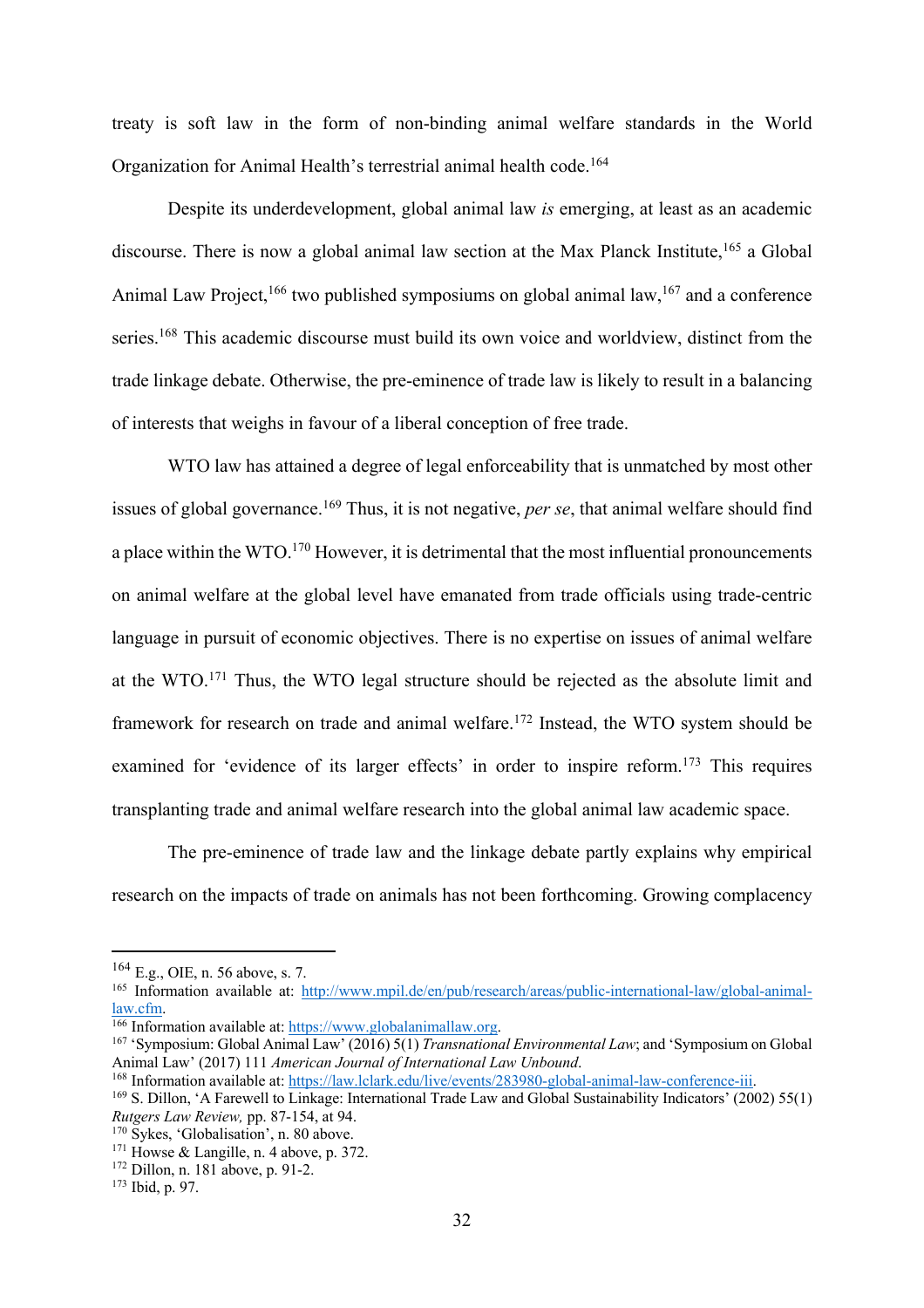amongst animal liberators regarding trade law has slowed the output of critical research. Further, the pre-eminence of trade policy and its negligible treatment of animal welfare has made empirical research on trade and animal welfare particularly difficult. Thus, future research on trade and animal welfare ought to be conducted within a research tradition separate from the linkage debate.

Situating such research within the global animal law discourse permits critical commentary on the treatment of animals as property and of the WTO as a governor of animal interests. It allows for a more animal-centric perspective. This perspective leads to a critical conception of free trade – a conception which includes trade impact concerns – and the rejection of the centrality of economic stakeholders' objectives.

# **5. CONCLUSION**

The precise, empirical impact of European trade policy on animal welfare protection remains elusive. Imports of animal products clearly continue and they are not conditioned on meeting EU welfare standards. Trade data hides whether these imports include low welfare products, though it seems very likely. Investigating low animal welfare havens raises the same issues, creating a vulnerability of over-reliance on particular cases, such as Ukrainian egg exports. This case provides potential evidence of a negative impact of trade and clear evidence of a prioritization of trade policy over animal welfare objectives. With regard to the chilling effect, WTO-wariness clearly persists amongst key officials within the European Commission and the resulting impact on regulation is observable. This conclusion paves the way for further research into policymaking at the European institutions regarding trade and animal welfare.

The conclusions of this article make the case for further critical research into the empirical impact of trade on animal welfare. Clearly trade policy is prioritized over animal